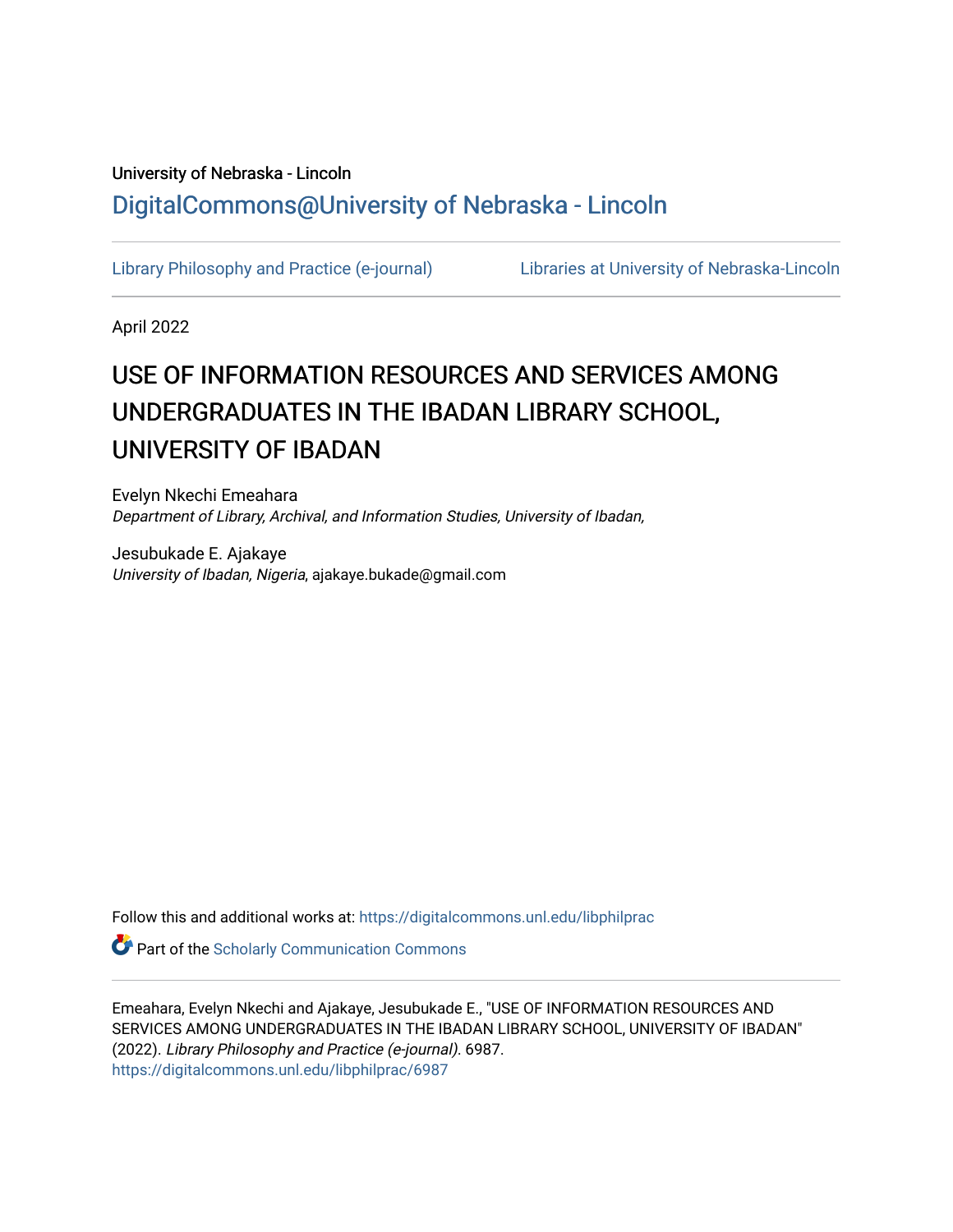# **USE OF INFORMATION RESOURCES AND SERVICES AMONG UNDERGRADUATES IN THE IBADAN LIBRARY SCHOOL, UNIVERSITY OF IBADAN**

#### **By**

## **Evelyn Nkechi EMEAHARA**

*Principal Librarian, Library, Archival and Information Studies, University of Ibadan [evelynemeahara@gmail.com](mailto:evelynemeahara@gmail.com)*

#### **Jesubukade Emmanuel AJAKAYE**

*Graduate Student, Library, Archival and Information Studies, University of Ibadan [ajakaye.bukade@gmail.com](mailto:ajakaye.bukade@gmail.com)*

#### **Abstract:**

*The use of information resources and services provided in the Library is paramount to undergraduates' educational activities. However, low use of information resources and services have been presumed among undergraduates hence the study examined the use of information resources and services among undergraduates in Ibadan Library School. The study population consisted of 144 undergraduates in the Ibadan Library School. Total enumeration was used. Questionnaire and interview guide were used for data collection and the data was analysed using descriptive statistics. The findings revealed that undergraduates use the library more during examination periods and hardly use the library outside examination periods. Respondents stated that they use the library information resources and services for assignments 95.1%, learning 92.6%, examination purposes 89.3%, class preparations 86.9% and for self-development, 86.1%. Poor Internet connectivity, small reading space, and epileptic power supply were the major challenges encountered the use of information resources and services, in Ibadan Library School. To further encourage the use of information resources and services among undergraduates, the Library space should be expanded to increase in the accommodating capacity of the library. the Library should employ more qualified hands to run shifts and reduce work overload on the few staff present in the library, also the Library should organise seminars and workshops to enlighten the undergraduates of the benefits of using the library information resources and services.*

# **Keywords: Information Resources, Information Services, Library School, Undergraduate, Use.**

#### **Introduction**

Library use as been defined as the act of perusing the library collection, requesting aid from library staff, locating the valuable information or information material, borrowing a book in the library, studying personal material in the library, as well as coming into the library or merely meeting with friends in the library (Atkin cited in Arua and Chikezie, 2006). Maduako (2013) positioned that effective use of library by patrons is expected to be the focal objective of establishing libraries especially in academic institutions. To achieve this objective, the librarians have to instruct the students on how to use the library. They have to familiarize the students with the techniques of library use and information retrieval. Guiding users on how to use the library has become necessary because of the tremendous increase in volumes of publications as well as the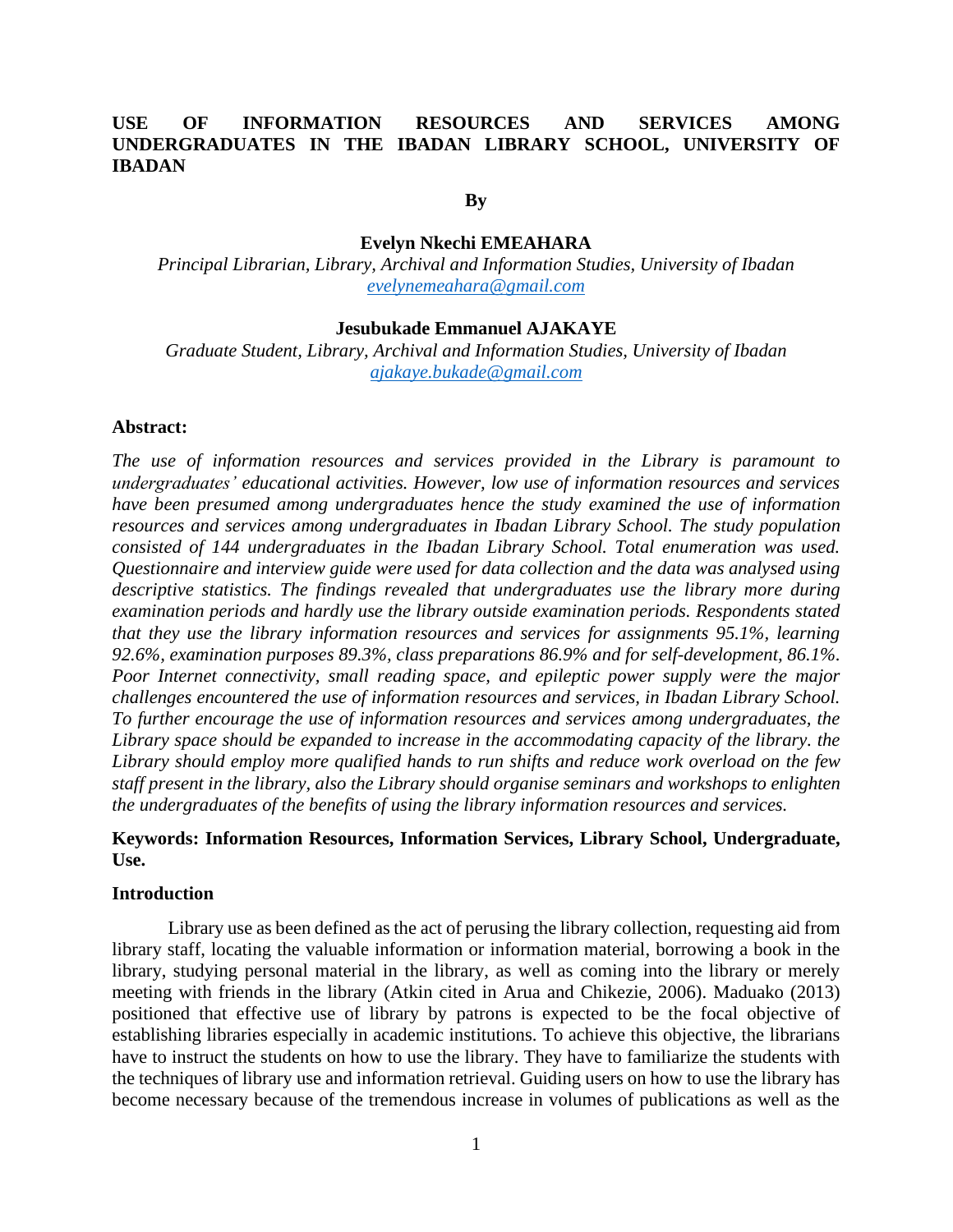resulting complexity of libraries and methods by which literature is organized and disseminated. Various types of information resources are house in the academic library ranging from various textbooks or text materials, journal and journal articles, magazines, newspapers, database and electronic resources among others

A textbook is a manual of instruction in any field of study; these textbooks are produced in response to educational institution demands. According to Reitz (2002) a textbook is a book edition that is specifically designed for use by students enrolled in a course of study or preparing for an examination on a subject or in an academic discipline, as opposed to the trade edition of the same title. Most textbooks are only available in print, and they make up the vast majority of university library collections.

A journal is a publication that is published at regular intervals, such as academic journals (including scientific journals); it is a serious, scholarly publication that is peer-reviewed. A journal, according to Aina (2004), is a channel for scholars to communicate research findings. It reports on the most recent developments in the subject, which is usually issued by a professional society or an association. A journal is a periodical dedicated to disseminating original research and opinion pieces on current developments within a specific discipline, sub-discipline, or field of study (for example, Journal of Clinical Epidemiology), typically published in quarterly, bimonthly, or monthly issues sold by subscription.

Journal papers are often written by the researcher. They are usually longer than typical magazine pieces and include a bibliography or list of works cited at the end. In scientific and social science journals, an abstract summarizing the article's substance normally comes before the text. The majority of scholarly journals are peer-reviewed. Scholars frequently use a current content service to stay up to date on journal publications in their areas of interest and specialization, Reitz (2002). Journals are basically used for researches but can also be consulted by undergraduates which make it relevant and inevitable information resources in a library.

Magazines are printed or electronic publications that are normally published on a regular basis. They are usually released on a regular basis and feature a wide range of topics. Advertising, a purchase price, prepaid subscriptions, or a combination of the three are used to fund them. The word "magazine" refers to a collection or storage location at its most basic level. Written publication is a collection of written pieces, which explains why magazine publications share the same word root as gunpowder magazines, artillery magazines, and guns magazines, all of which are published in languages other than English.

Reitz (2002) defined a magazine as a popular interesting periodical usually featuring articles on a variety of topics, produced by numerous authors in a non-scholarly tone. The majority of magazines have a lot of illustrations, advertising, and are printed on glossy paper. Articles are typically short (less than five pages), unsigned, and lack a bibliography or list of references for additional reading. The majority of magazines are published on a monthly or weekly basis." Magazines, according to Aina (2004), often feature written articles, images, and advertisements. They are typically popular journals that deal with sports, trips, fashion, and other topics. Magazines are useful for both reading and amusement, as well as providing information about current events. Magazines are useful information resources but it is unfortunate that most libraries do not acquire these resources into its collection regularly.

Newspapers, like magazines and journals are periodicals but newspapers are published daily. A newspaper is a serial periodical that contains news, editorial comment, regular columns, and letters to the editor, and is usually printed on newsprint and published daily, on particular days of the week, or weekly (Reitz, 2002). A newspaper is a periodical publication that contains news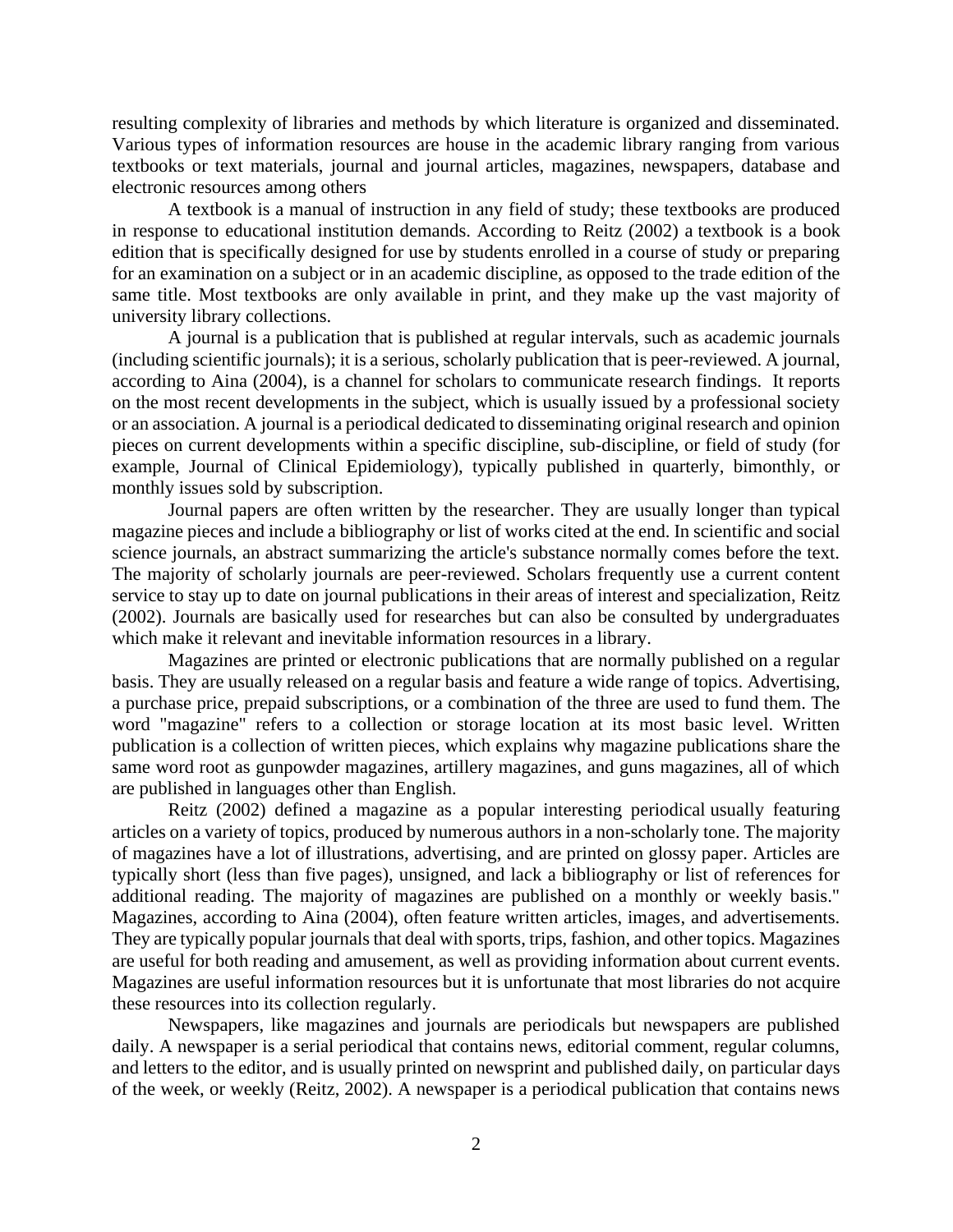and other useful items, and it is typically produced on low-cost, low-grade paper such as newsprint. Newspapers are usually published daily or weekly; news magazines, on the other hand, are published weekly but in a magazine format. News and feature stories on national and international news, as well as local news, are common in general-interest newspapers. Politics and personalities, business and money, crime, extreme weather, and natural disasters are all covered in the news, as well as health and medicine, science, and technology, sports and entertainment, society, food and cookery, clothing and home fashion, and the arts.

Reference materials are useful in answering questions. Any publication utilized by a reference librarian to provide authoritative information in response to a reference inquiry, including but not limited to reference books, catalogue records, printed indexes and abstracting services, and online bibliographic databases (Reitz, 2002). As a result, they are frequently held by libraries as non-circulating or restricted-circulation resources.

According to Aina (2004), reference materials are publications that provide a variety of information about any issue - be it an event or a person. They are not intended to be read from cover to cover, but rather to be examined as and when needed to provide information requested by a library customer. Almanacs, which contain precise facts, statistical data, tables of comparison information, and a well-organized list of basic reference material, are among them. Atlases are collections of physical, political, road, and/or thematic maps that are arranged in a logical order. Bibliographies are collections of information and materials that have a common characteristic, such as location, publication date, or subject. Dictionaries include words and other information such as origins, pronunciations, and definitions for a certain language. Directories are lists of persons and/or organizations of various types, with each entry containing information such as addresses, phone numbers, email addresses, and so on. Encyclopaedias are books that list a wide range of topics alphabetically and provide basic information for each entry (Reitz, 2002).

The acronym CD-ROM stands for "Compact Disc Read-Only Memory." A CD-ROM is a compact disc that can be read by a computer equipped with an optical drive. Because of this feature and their high capacity, CD-ROMs are a wonderful media format for retail software. The "ROM" component of the title signifies the data on the disc is "read-only," or cannot be edited or erased. Each disc can hold 650 megabytes of data, which is about comparable to 250,000-300,000 pages of text or 1,000 average-length books. Sound recordings, still or moving images, computer files, and text can all be stored on CD-ROMs. CD-ROMs are largely used in libraries to store bibliographic databases and full-text materials, such as dictionaries and encyclopedias and other reference works (Reitz, 2002).

Audio-visual materials are not in print format, it includes cassettes, CDs, DVDs, videotape, etc., Reitz (2002). A motion picture or video recording with a sound track, for example, or a slide presentation synchronized with audiotape in a media, are examples of audio-visual materials. To access the information, audio-visual resources on disc, film, magnetic tape, and digital forms require intervening technology; all audio-visual materials require another electronic medium to access.

A database is a massive, frequently updated file of multimedia data (bibliographic references, abstracts, full-text documents, directory entries, images, statistics, and so on) relevant to a given area or subjects, composed of data of standardized format structured for precision and flexibility of search and retrieval, and handled using database management system (DBMS) software Reitz (2002). The database producer creates the content, which is usually published in print and leased to a database vendor (for example, EBSCO, JSTOR, EMERALD PROQUEST, etc.) who offers digital access to the information after it has been transformed to machine-readable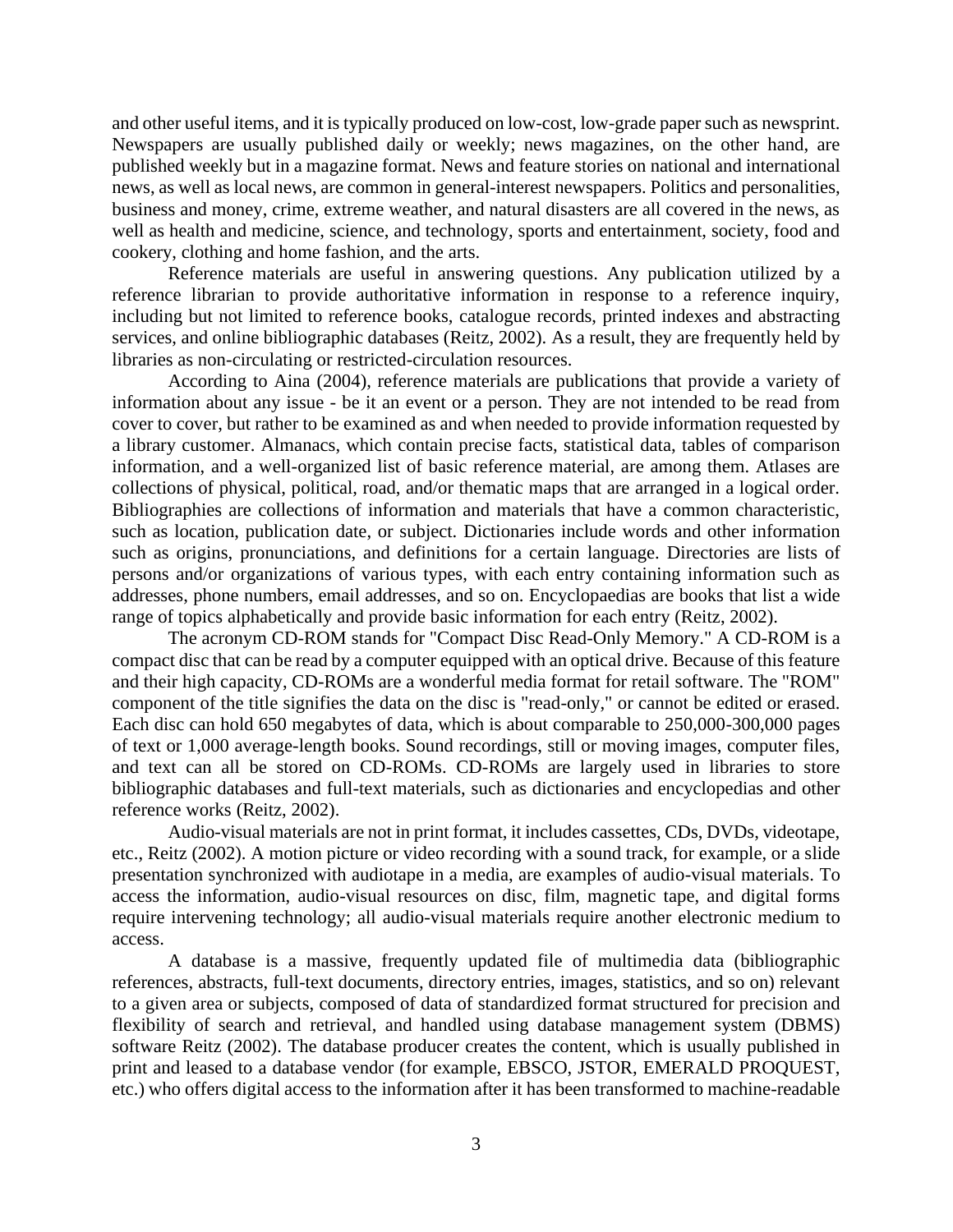form, usually on CD-ROM or via the Internet using proprietary search software. Catalogues, periodical indexes, abstracting services, and full-text reference resources are the most common databases used in libraries. They are acquired annually under licensing agreements that restrict access to registered patrons and library employees.

Undergraduates also need all kinds of information services through the availability of various kinds of information resources made available to them in the library. The type of information resources provided in the library should be current so that the library collection will be useful in the undergraduate academic pursuit. The understanding of the information resources used by the undergraduates will help the library to acquire regular and up-to-date information resources needed by these undergraduates. To complement the information resources provided in the library, the influence of adequate information services cannot be over emphasized.

Hamza and Ibrahim (2015) posited that library service is any act or activity carried out by an information provider to promote access to information resources, therefore information services are used to provide effective and efficient information resources. Aina (2002) identified two types of information services namely; the technical services and the readers services. These services are directly and indirectly offered, that is some services are carried out with close contact with the user while others are carried out behind the scene but both services helps in the easy delivery of information resources to the users.

Technical services are the activities that a library performs behind the scenes to process library collections. It also refers to those operations concerned with the acquisition and organization of knowledge, Reitz (2002). The procedures and activities of maintaining, developing, and supporting the library collection are the focus of technical services. Some services carried out are acquisition, cataloguing, classification, compilation of bibliographies and so on. Technical services are carried out by library professionals.

Readers' services are services responsible for the direct provision of information services to users. These services interact with the users not like "behind-the-scene" of technical services. The library user comes in contact with the staff of the library under the readers' services and even comes in close contact with the information resources already processed under the technical services Reitz (2002).

Readers' services are very crucial to the image of the library because no matter the efficiency of the library's technical services, it will be a complete failure if it cannot provide the needed readers' services, example of these services include circulating services, bibliographic instructions, users education/orientation services, current awareness services, inter-library loan services, information referral services, reprographic/photocopy services, exhibition and display, selective dissemination of information etc. Reitz (2002). The selected information services to be studied are; reference services, user education/orientation, internet services, reprographic/photocopy, lending, referral, selective dissemination of information, current awareness, compilation of bibliographies and exhibitions/displays.

Ranganathan In (Ranasinghe 2012), defined reference service as personalized services to each user in assisting him in pinpointing, comprehensively, and swiftly finding the documents answering his current interest. Reference services, according to Reitz (2004), are all the activities carried out by a qualified and experienced librarian assigned to the reference section of a library to meet the specific information needs of clientele (in person, by telephone, or electronically), including but not limited to answering substantive questions, guiding users in the choice and use of appropriate strategies for finding the information, undertaking searches on behalf of the clienteel, directing users to the location of an information material, assisting in the evaluation and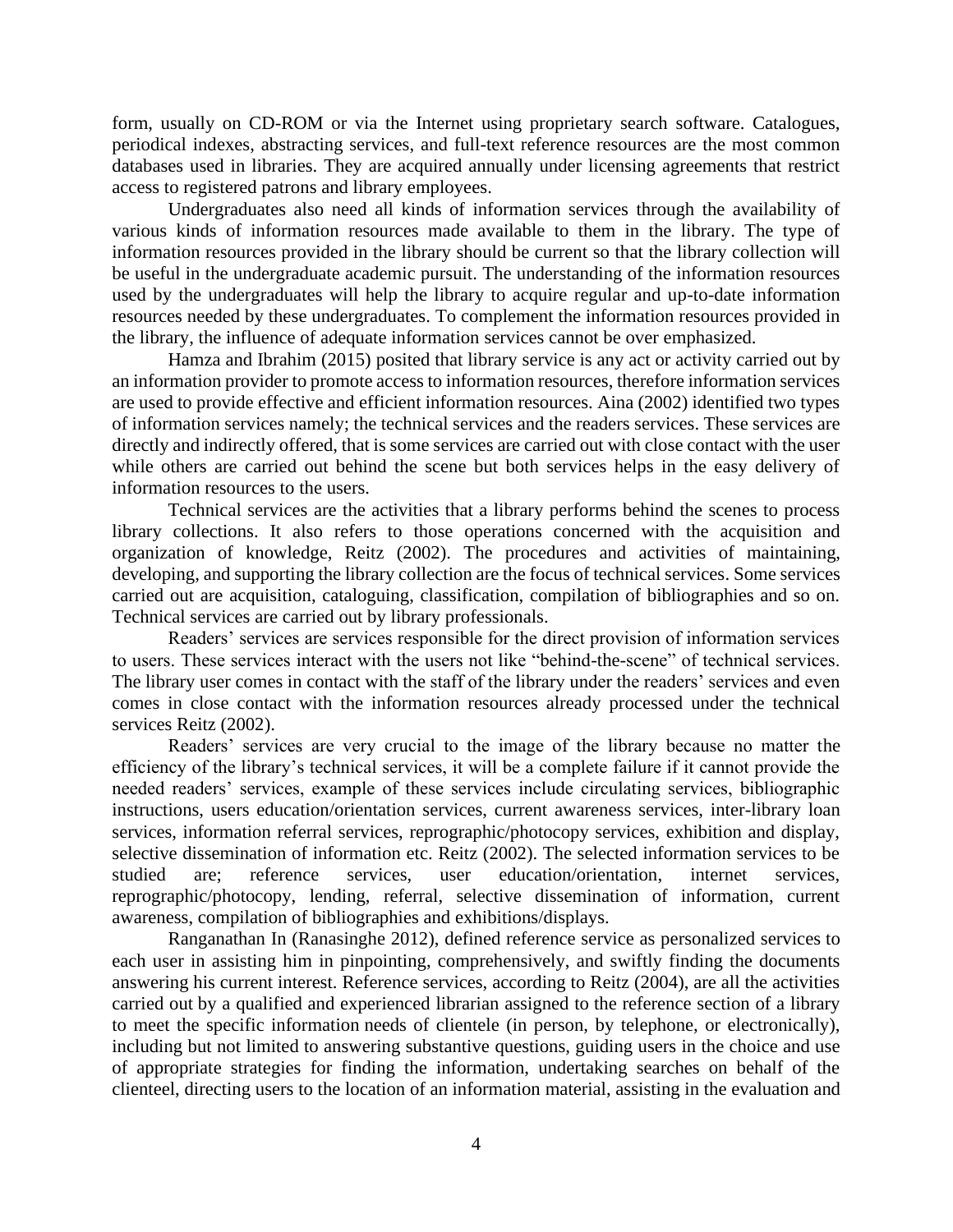assessment of information, recommending patrons to outside resources when necessary, collecting reference statistics, and contributing to the development of the reference collection.

User education refers to the various programs of instruction, education, and exploration offered by libraries to patrons in order to help them effectively, efficiently, and independently use of the information resources and services to which these libraries provide access. User education is a lifelong process with no end in sight. When it comes to library activities, the users are illiterates. Because the collection libraries are so complex, they require some user education on how to access information resources and services. They must require aid and instruction in order to understand how to use and what services are offered, among other things (Instructions, Initiation and education) (Suleiman, 2012).

User education/orientation refers to bringing awareness to or guiding users about library facilities, collections, services, and so on. This form of guidance is especially important for new users. It is a set of activities aimed at raising library users' awareness of the immense importance of information in everyday life and encouraging them to seek information as and when they need it. It's also a procedure or software that alerts potential users to the availability of information resources (Kumar and Phil, 2009). User education refers to a variety of activities aimed at teaching users about information services, infrastructure, organization, collection, and search strategies in order to provide them with the necessary skills to make the best, most efficient, and independent use of the library's information resources and services (Ogunmodede and Emeahara, 2010; Maduako, 2013).

Lending services is the act by which a library loan its material to the library users. Interlibrary lending is a method in which a library lends items to a person indirectly through another library. In essence, it's a way for a library to expand its lending service to include materials made available by other libraries. Many libraries offer Information and Referral (I&R) services to assist people in obtaining relevant and accurate information to meet their specific needs. I&R services are traditionally offered by a professional specialist over the phone or through a face-toface recommendation procedure, which requires solid interviewing and counseling abilities to succeed (Aina, 2004).

Selective Dissemination of Information is an information alerting service that keeps people updated about new advances in their fields of interest by sending out a list of citations to freshly published literature at regular intervals, depending on selected subjects of interest called profiles. Selective Dissemination of Information service is introduced because of the rapid growth of technological and social changes which requires that the relevant information be made instantly available to their users. It attempts to facilitate users' information retrieval and information filtering needs. Satyanarayana & Raizada (2014) noted that any effort made to bring current information to the notice of library users is termed as Current Awareness Services. Current Awareness Services is a system of services which ensures that all the likely information to influence or meet the need of a library user is made available to them in the right time and in a convenient form.

Exhibition and display is the act or practice of displaying collections, artifacts, or information to the public for the sake of education, enlightenment, or enjoyment. A public display of books, artefacts, items, and other things is referred to as an exhibition. Displays can be virtual or physical, and they can be of any size or duration; nevertheless, the focus of this study is on physical exhibitions. The term exhibition has been used over display because it is more inclusive; it encompasses both large-scale exhibitions and tiny shows. Libraries frequently use the display of resources from their collections to showcase their collections and services. Vendors and publishers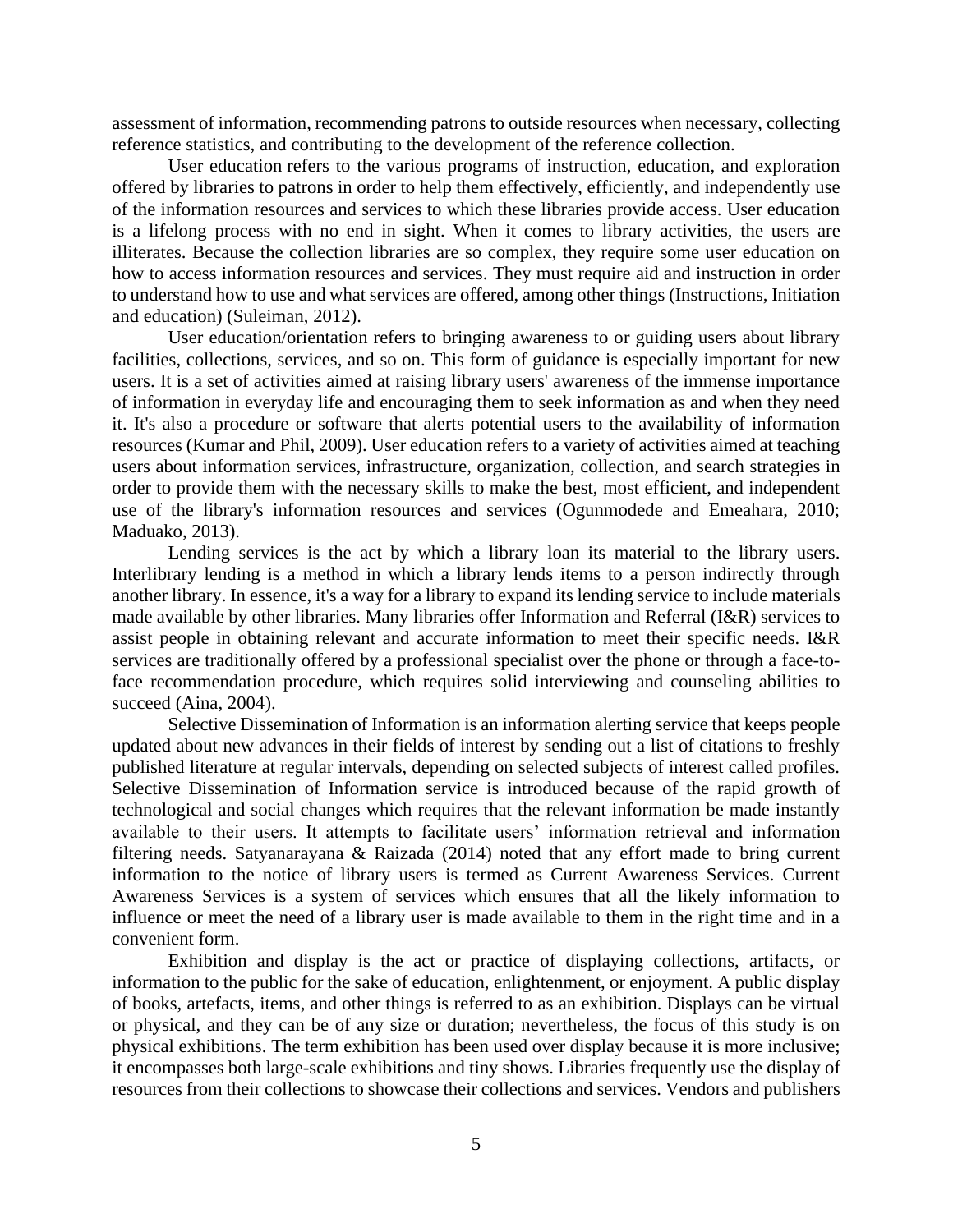are asked to exhibit their products on a few occasions, typically during workshops, seminars, and book launches. Display and exhibition are governed by policies. Exhibitions and displays are programs that aim to capture the attention of readers and pique their curiosity in learning more (Asaolu, Fagbohun & and Osinulu, 2015).

Undergraduates attend an institution of higher learning with the aim of producing and to obtain a very good class of degree after their respective programme but sometimes, it depends on how well the student avail him/herself to use the information services and resources provided by the library. It is to this ended this study will investigate library use among undergraduates in Ibadan Library School, University of Ibadan.

#### **Statement of the Problem**

Undergraduates in Ibadan Library School are expected to make use of the available information resources and services provided by the LARIS Departmental Library, these resources include print and electronic resources while the services used include reference services (like answering users queries), provision of electronic resources among others in the pursuit of their academic activities. However, it has be observed that undergraduates in the Ibadan Library School especially those in some levels do not adequately use the Departmental Library despite its immerse benefits to their academic careers. The reason for lack of use however may be a result of some challenges faced by the undergraduates in the use of the Library such as lack of awareness of the resourcefulness of the library and staff to assist them with their academic task or their inability to understand the way knowledge is organised in the library despite orientation programmes and also inadequate communication technology infrastructure in the Faculty of Education building which makes the use of electronic resources difficult even in the Ibadan Library School domiciled in the Faculty of Education. The paper therefore investigated the use of Information resources and services among undergraduates in the Ibadan Library School.

## **Objectives of the Study**

The main purpose of this paper was to investigate the use of information resources and services among undergraduates at the Ibadan Library School University of Ibadan. The specific objectives of the paper were to:

- i. ascertain the frequency of use of information resources and services among undergraduates of Library, Archival and Information Studies;
- ii. to investigate the purpose of which the information resources and services are used by undergraduates of Library, Archival and Information Studies;
- iii. examine the challenges faced by undergraduates in the use of information resources and services in Library, Archival and Information Studies departmental library.

#### **Literature Review**

#### **Use of library information resources and library information services by undergraduates**

Information accessibility and use are not always correlated with the availability of information resources and services. Use of library information resources is an important variable in providing high-quality services in various types of libraries. The use of information resources and services is critical to the success of any educational institution. Academic libraries provide knowledge and information resources for teaching, learning, and research in this respect. Academic libraries are quickly embracing and encouraging new methods of teaching and learning (Jamil, et al, 2013). There is an inevitable need for undergraduate to make use of the academic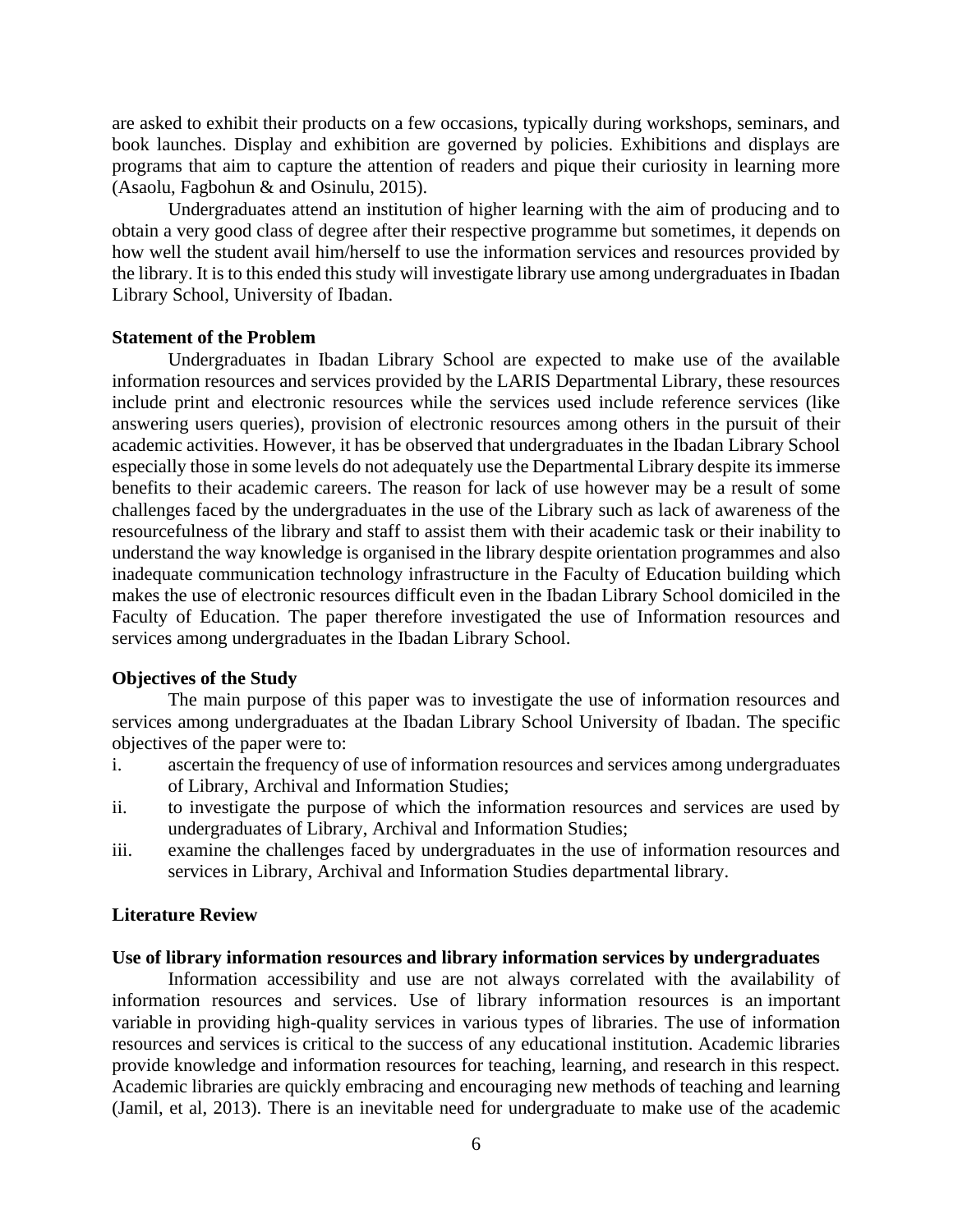libraries in the cause of their academic pursuit. Joint with the academic and research staff of the universities, undergraduates equally benefit from the use of academic libraries in their institutions.

Adeniran (2011) stated that academic libraries in universities serve two complementary objectives, they assist faculty and student curricular and research activities. Banting et al. (2008) also stated that academic libraries contribute significantly to the achievement of tertiary institution goals. They went on to say that without the services of libraries, academic institutions would struggle to meet the academic, intellectual, and information needs of staff and students. This is because library and information services have been identified as critical to successful research and teaching and learning.

Students' use of books and libraries in academic institutions is heavily influenced by lecturers attitudes toward the library, its function in the educational process, and how teaching staff promote and encourage students' use of the library through their own actions and teaching methods. Many research on academic library use have been conducted, Alade, Iyoro and Amusa, (2014) opined that to be effective, academic libraries must investigate the critical interaction between libraries and their users, focused on establishing and managing dependable resources and services.

Physical information resources and the people who staff them cannot replaced by digital resources, hence both kinds of information require continual financing (Warwick et al 2008). Academic libraries collect both print and electronic information resources, such as books and journals, to assist teaching, learning, and research, as well as to allow knowledge dissemination. This shows why a variety of information systems have been established to support and promote users' effective use of recorded information in all formats (Lamptey 2010).

According to Adeyemi (2010), student expectations and needs of the library are reflected in their use of library information resources. Writers have expressed worry about results indicating that academic libraries were largely underutilized, that many students never accessed their libraries, or that they were solely used for study purposes. It was discovered that a concerning amount of students did not visit the library at all. Mays suggested that libraries were underutilized by undergraduates because lecturers did not encourage or reward library usage, that students frequently had little need to use their libraries, and that library use may be extraneous to success in academic programs for those who do use the library.

The importance of information and communication technology (ICT) in the effective use of libraries has been emphasized in the literature, particularly in academic libraries. According to a survey, students prefer to use online resources and e-mail above other resources. In order of importance, other electronic information resources used by students include CD-ROM, e-Journal, and so on. Electronic resources, both inside and outside the library, can provide access to a wealth of academic knowledge. This could explain why they are more popular than other resources. However, a lack of computer and IT abilities, as well as time constraints, limited access to computer terminals, and excessive information retrieval via electronic resources, frequently hinder from doing job. Users may be discouraged from using electronic information resources as a result of these difficulties. According to this, the effectiveness of online searching is dependent on the user's or information scientist's capacity to execute the search in the best possible method (Ojo and Akande, 2005; Ezekwe, 2019).

The advent of the twenty-first century, more students are surfing the Internet for knowledge rather than navigating through information resources, as it is less complex and more widely available. Still, students who use the library on a daily basis understand that libraries provide resources that are more complete and scholarly than most webpages, which are also not freely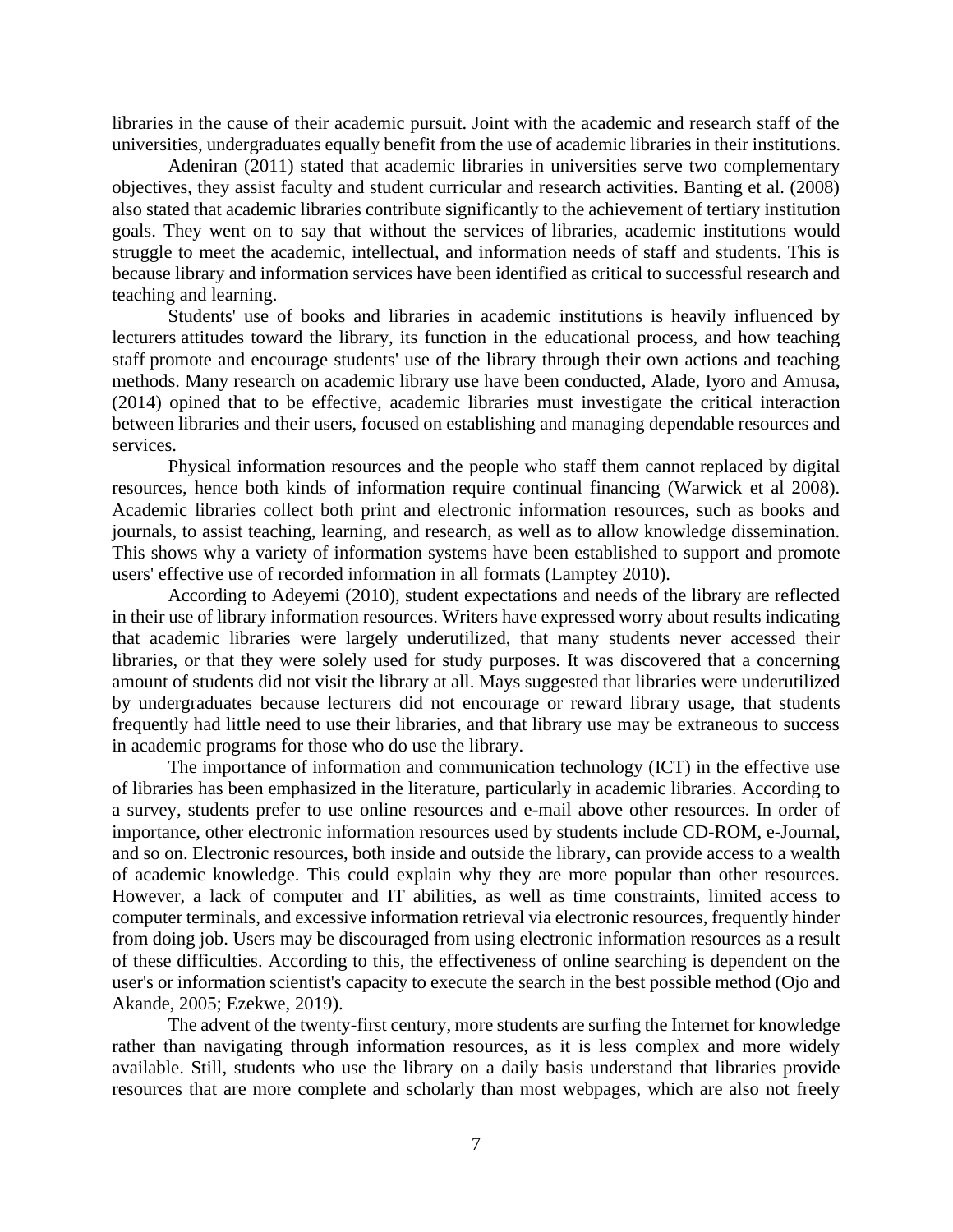available or may not be available at all. Academic libraries have subscriptions to e-journals that can provide access to good papers in the needed studies but are not available through other search engines (Shrestha, 2008).

Several factors influence how information resources are used in various organizations. Uhegbu (in Buhari 2016) agreed that information demand and utilization are influenced by elements such as research, job performance, examination, leisure/recreation, issue solving, awareness, and education. This means that the library user will use information resources to improve their academic performance, either through in-depth research or recreational reading. Librarians have yet to have an impact on students, according to research. According to the study, the presence of librarians who teach students how to use libraries has had little impact, as evidenced by students' inability to use catalogues and indexes as library access points in their first year at universities. Friendly personnel, as well as the willingness of library staff to assist customers in obtaining essential items from within the library or through inter-library loan, will encourage users to use the library and, more importantly, will boost users' satisfaction with information services. Gohain (2013) investigated the use of information resources by University of Kalyani students and discovered that guidance in the use of information resources and services was required to assist students in meeting their information needs. They also discovered that journals, text books, and lecture notes were the most popular sources of information for the students. They proposed that the most recent editions of textbooks and reference materials be added to the library collection, and that users be taught on how to use the library's resources.

Bhatti, Batool, and Malik (2013) studied library use by Library and Information Science students at Islamia University of Bahawalpur. A semi-structured questionnaire was used to collect data. According to their findings, kids visited the library once a week on average. They mostly used information resources and services to read books, complete class tasks, and prepare for tests. According to Alade, Iyoro, and Amusa (2014), librarians' primary duty is information distribution. As a potential educational force, the library has a unique position. For this job, library holdings are structured so that users may get the most out of them. The success of a library as an educational tool is defined by its ability to provide the user with the knowledge he or she seeks. Nkamnebe, Udem and Nkamnebe (2014) in their study on evaluation of the use of university library resources and services by the students of Paul University, Awka, Anambra State, they found out that only 6.5% of the respondents use the library while a significant 22.1% of the respondents hardly use the library.

According to Folorunso and Njoku (2016), university libraries are tasked with providing information services to users while operating in a changing academic environment. As a result, librarians must communicate with library users, faculties, departments, and lecturers in order to support efficient teaching, learning, and research in universities. These issues necessitate the provision of user-friendly services and facilities by university libraries. One of the key goals of any information system  $-$  library included  $-$  is to supply precise, exhaustive, and speedy information service to its users, emphasizing the critical function of a library to its clientele.

Onwudinjo, Ogbonna and Nwadiogwa (2015) in their study on utilization of Law Library collections for improving academic performance by undergraduate Law students of Nnamdi Azikiwe University, Awka they found out that 75.8% of the respondents use the library for examination preparation, 66.7% use it to report cases, while 48.5% to supplement lecture notes (learning) and 45.5% use the library for writing assignment. In their study on utilization and user satisfaction of Public Library services in South-West, Nigeria in the twenty-first century, (Ikenwe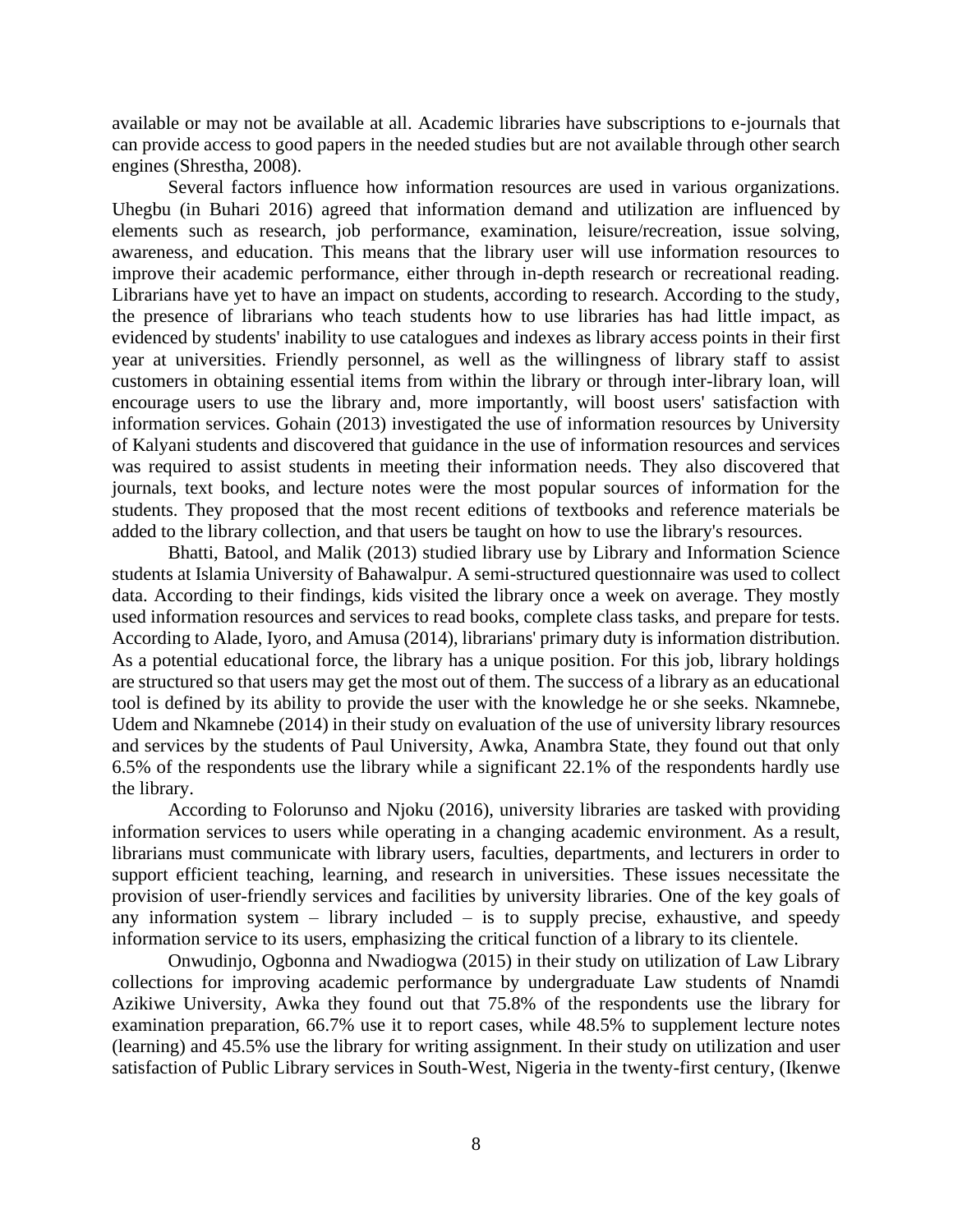and Adegbilero-Iwari 2014) discovered that the majority of library users, 77.7 percent, visit the library to read for examination while 76.9 percent visit the library to obtain general information.

Obinyan, Obinyan, and Aidenoji (2011), reported that training and retraining of library employees on a regular basis is vital in order for them to stay relevant to the requirements of their communities. The quality of the library collection has a direct impact on the quality of service and user satisfaction since collection development not only assists in catering for demands, but also in building a cohesive and reliable collection over a period of years to achieve the library service's objectives. Academic libraries must offer relevant and high-quality information resources in both print and electronic formats in order to deliver adequate and qualitative services.

The library can best fulfill its duty by implementing a policy of regular self-evaluation in order to be aware of its users' changing demands. Students' academic work suffers as a result of an inability to fully utilize information resources. Satisfying the demands of users in academic libraries should be the academic goal of libraries and librarians. Librarians and library administrators are expected to offer their users with the highest quality service possible. Alade, Iyoro, and Amusa (2014) concluded that efforts to assess students' library use have focused attention on the library and its position as a potential educational force. The library contains a wealth of information, and the value of information in all human endeavors is becoming overwhelming in this age of information technology. Because information is now utilized to gauge a nation's worth, information-rich countries are also economically wealthy when employed properly.

## **Challenges in the uses of information resources and services by undergraduates in academic libraries**

Undergraduates face numerous hurdles when it comes to using library information resources and services. The most difficult task for the library profession in this electronic age is remaining relevant to its users through the deployment of new technology to libraries for the easy provision of information resources and services. This environment of teaching, learning, and research is rapidly evolving. As a result, university libraries must preserve their role as a crucial partner in knowledge distribution and research promotion by understanding, predicting, and stressing the issues in their respective fields. On the other hand, this challenge provides opportunity for libraries to increase service quality in order to better support academic and research activity (Khan, Bhatti, Khan and Ismail, 2014). Many patrons are unaware of the different services provided by libraries, as well as the comfort and convenience they provide. According to Tella and Ojo (2012), one of the purposes of libraries and information centers is to please their users. To reach this goal, libraries and information centers must understand their users' needs and how to best address those needs.

Academic libraries in Ghana face the following challenges, such as: increasing material costs and limited budgets (which limit the amount of materials that can be acquired), old and outdated library materials, increasing student numbers, insufficient staffing, a trend toward student-centered learning, and a lack of infrastructure and skills required to access information in the digital environment (Agyen-Gyasi, Lamptey, and Frempong, 2010). Academic libraries in Ghana face a slew of issues, both inside and outside the institutions they serve. A number of changes in the higher education sector have occurred in recent years, putting pressure on the traditional role of the academic library. They believe that putting the user first is one of the most important difficulties that librarians at all levels and in all types of libraries face today.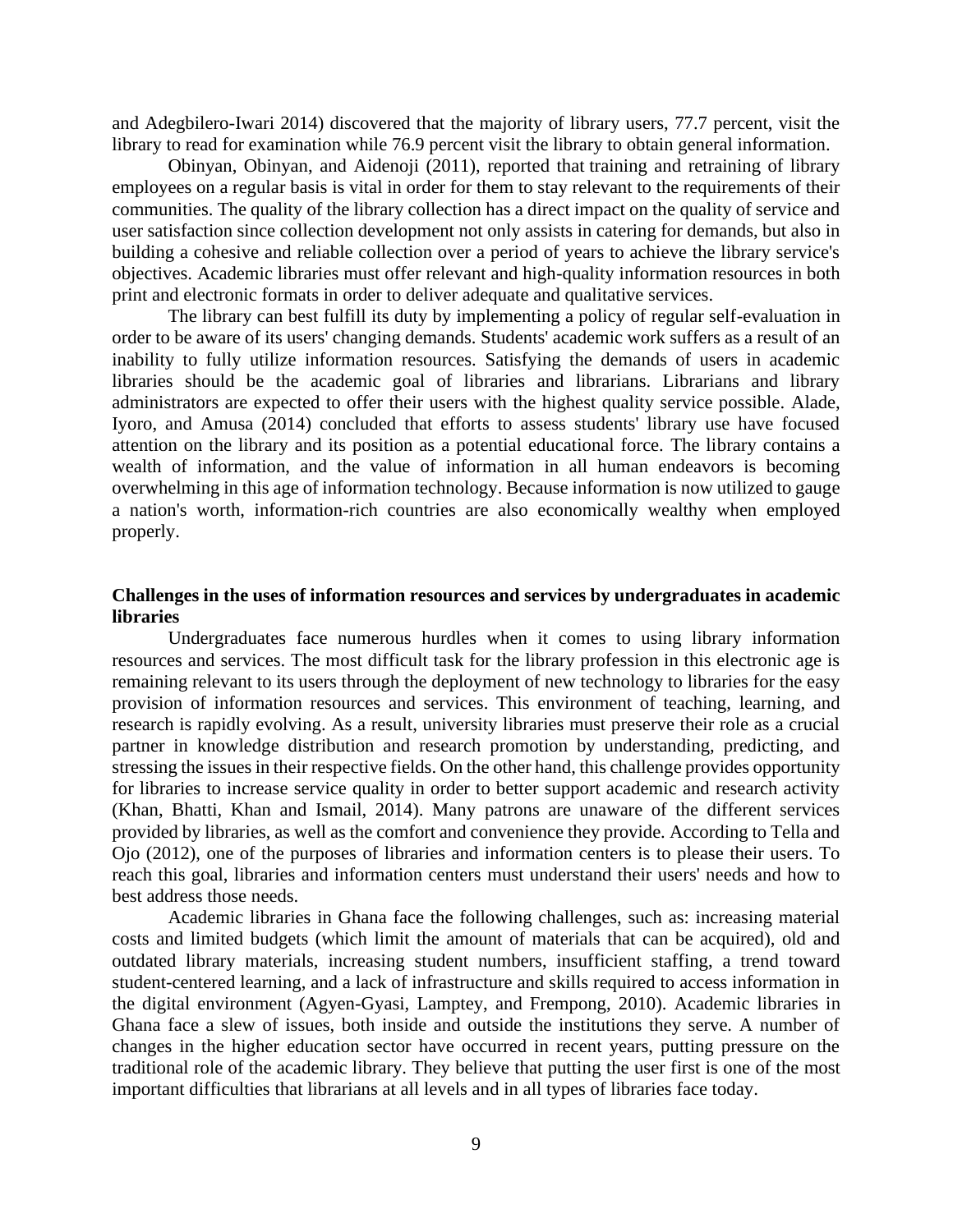Conventional information resources have now evolved from paper form to include electronic resources, and the nature of students has evolved to include a variety of forms and modes, including distant learners with varying needs and expectations; student numbers have increased by more than 200 percent over the last 15 years, but this has not been mirrored by a relative increase in the number of Library and Information Services (LIS) staff (Agyen-Gyasi, Lamptey and Frempong, 2010); inflation in the cost of printed materials; an increase in the number of academic publications; a decrease in the library budget (as a percentage of the total institutional budget); changes in teaching and learning methods, with a greater emphasis on student-centered learning and technological advancements. Indeed, librarians' jobs have evolved tremendously, regardless of the institution where they work.

Agyen-Gyasi, Lamptey and Frempong (2010) opined that academic libraries are finding themselves in a precarious position. In spite of inadequate resources to acquire and deliver information the availability of information is proliferating. Academic libraries in Ghana are facing additional pressure of rampant inflation of journal prices and an explosion in the amount of information available. Traditional library processes and structures are proving inadequate to respond quickly enough to this rapidly changing technological environment. Change is not only desirable but also mandatory. How to manage and direct change, and internalize continuous change into the culture of the academic library is a challenge faced today by library administrators and managers in Ghana and elsewhere.

Gavgani, Shokraneh & Shiramin (2011) concluded that librarians do not have traditional skills and sufficient background knowledge to meet the changing needs of their customers. They need to be empowered by new skills and information before going to empower their patrons. So there must not be a gap between librarian's professional/technological knowledge and their societies informational need that to be answered by librarians. Need for changing the syllabus of medical library and information science education in Iran was also felt. A restricted library hour is another major constraint cited by students as a key factor hindering them from using academic libraries. For instance, in the study areas surveyed some of libraries had no standard time for opening library and some were opened for short period of time (Bernard and Dulle, 2014).

Iwhiwhu and Okorodudu (2012), also identified factors that can hinder the use of library information resources and services: lack of infrastructure, lack of adequate finance. Agyen-Gyasi, Lamptey and Frempong (2010) noted that librarians working at the reference desks find themselves continuing to provide traditional references services, but doing so with a new range of electronic tools. Although these resources allow for a vast increase in the amount of information, they also create anxiety. Library users also continue to have increased expectations about materials available in and/through the library. Library users are more casual about library use. They want faster delivery of information through interlibrary loan and document delivery. They do not accept the fact that finding an item in an index is no guarantee that the material is in the library. Users' expectations are high expecting that library staff will provide them with the one-on-one help they need in order to use technology more effectively.

Another challenge recognized by Agyen-Gyasi, Lamptey and Frempong (2010), facing academic libraries is the networked environment. The rapid growth of information and communication technologies (ICTs) has changed the way academic libraries operate today. Academic library collections are gradually changing from print only materials into multiple format and media. In particular, the advent of e-books and Internet has significantly changed the information landscape. These technologies require greater responsibility of the academic librarians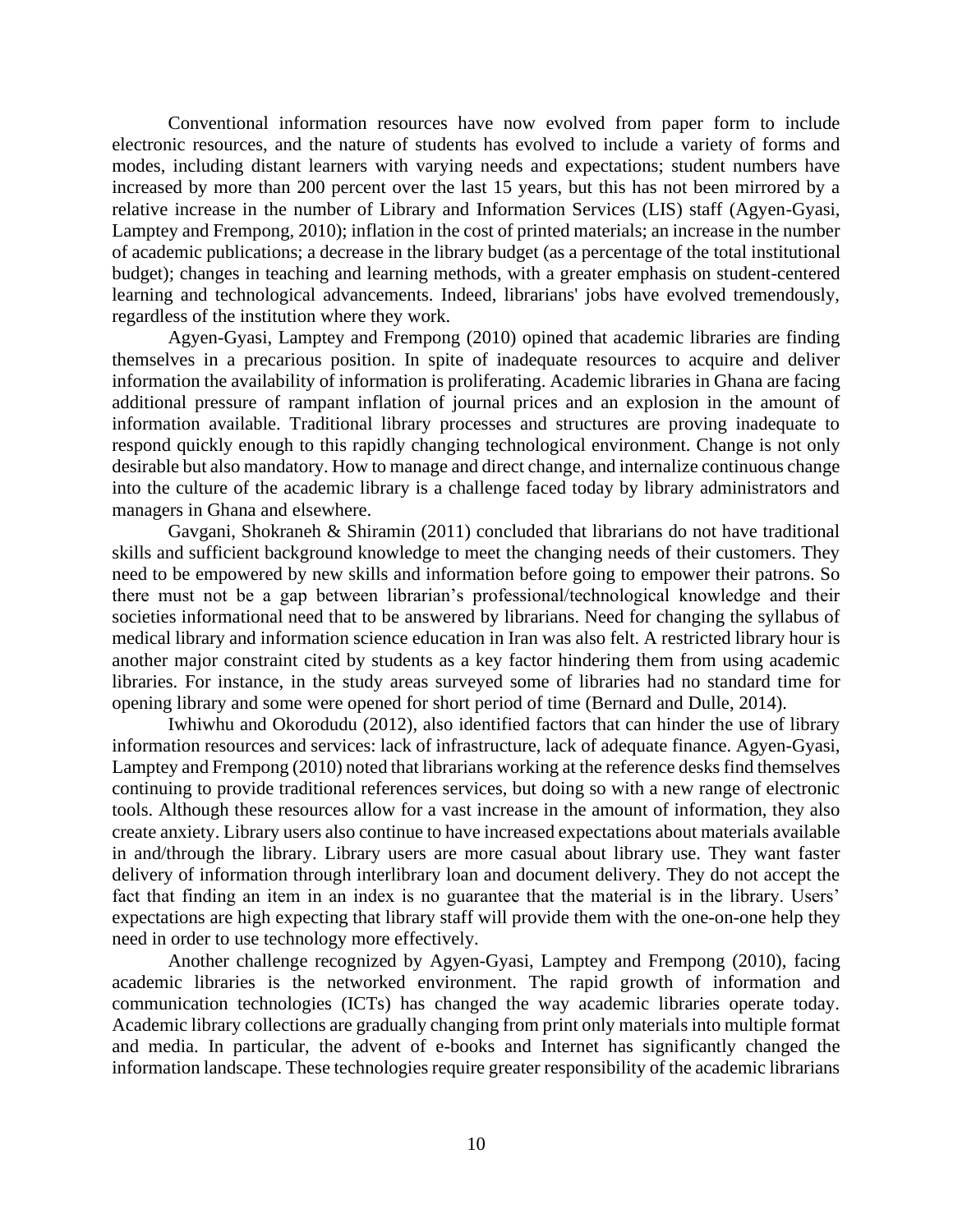in order to manage services, which offer the users a carefully selected mix of varied information formats and media.

## **Methodology**

The research design adopted for this study is the descriptive survey. Descriptive survey provides accurate description or picture of a particular situations or phenomenon at one or more points in time. It helps to describe the extent of a problem to be investigated and indicates it widespread. The population for this study consists of 144 fulltime undergraduates who have spent at least a session in the Department of Library, Archival and Information Studies, University of Ibadan during the 2015/2016 session because they have had enough interaction with the LARIS Departmental Library.

#### **Table 1: Study population of undergraduates in LARIS in the 2015/2016 session**

|                       | <b>Level</b>         | <b>Total Number of Students</b>                              |
|-----------------------|----------------------|--------------------------------------------------------------|
|                       | <b>200 (UTME)</b>    | 43                                                           |
|                       | <b>300</b>           | 41                                                           |
|                       | 400                  | 60                                                           |
|                       | <b>Total</b>         | 144                                                          |
| $\tilde{\phantom{a}}$ | $\cdot$<br>- . - - - | $\Delta$<br>$\overline{\phantom{a}}$<br>$\sim$ $\sim$ $\sim$ |

*Source: LARIS departmental general office, 2016*

Total enumeration was used. The research collection instruments were structured questionnaire for undergraduates in the Library School and Interview guide for staff in the Library. The questionnaire were collected, coded and analysed. The statistical package for the social sciences (SPSS) was used for the analysis. Descriptive statistics such as frequency and percentages were used to analyze research questions.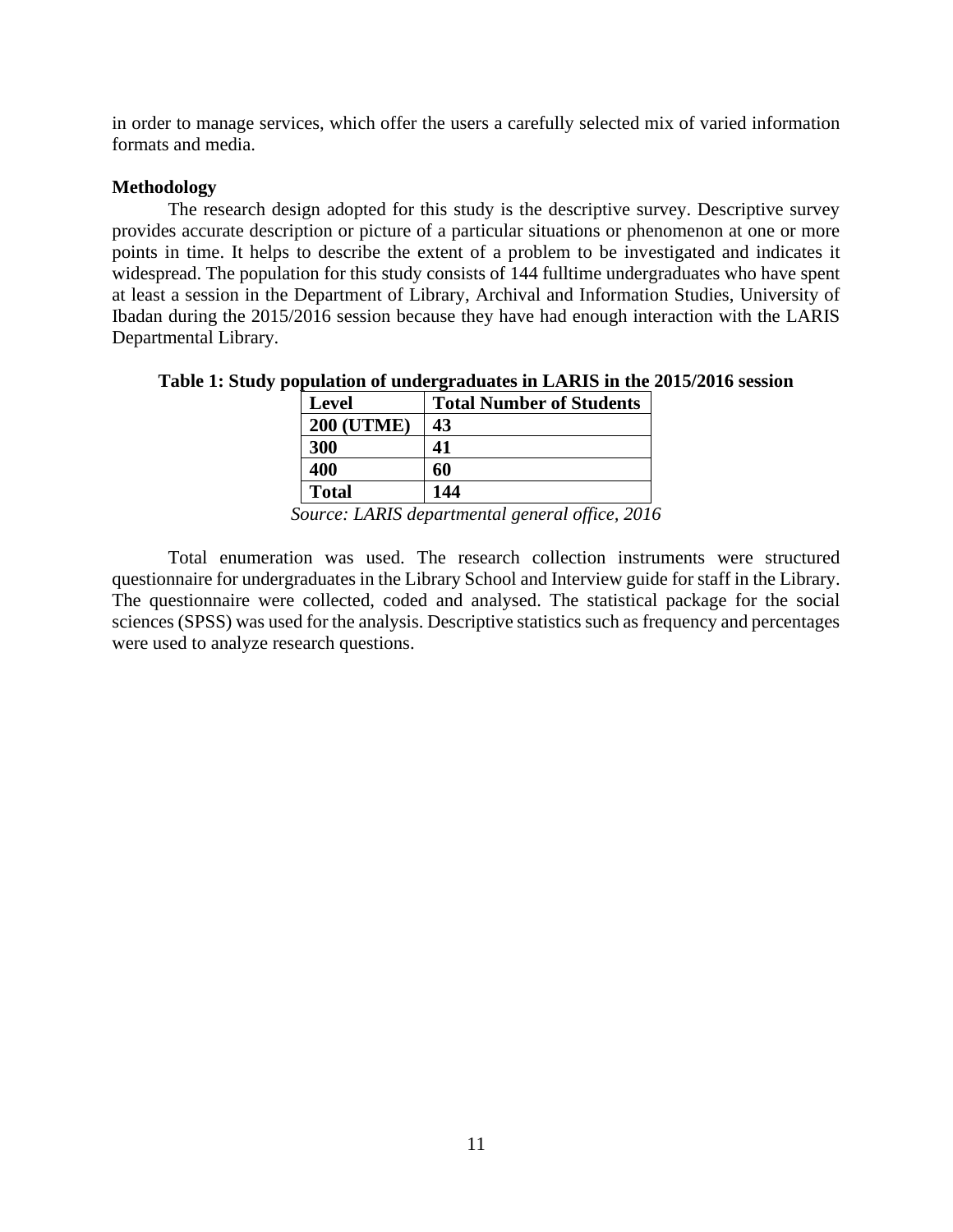# **Results**

| Table 2. Prequency of use of miorination resources by the unitergraduates in Emilio department |    |               |                |               |                |                |              |                     |                |               |               |               |                |               |                |               |                |               |                |               | 400 Level      |               |                |               |                |               |    |               |    |               |
|------------------------------------------------------------------------------------------------|----|---------------|----------------|---------------|----------------|----------------|--------------|---------------------|----------------|---------------|---------------|---------------|----------------|---------------|----------------|---------------|----------------|---------------|----------------|---------------|----------------|---------------|----------------|---------------|----------------|---------------|----|---------------|----|---------------|
|                                                                                                |    |               |                |               |                | 200 Level      |              |                     |                |               |               |               |                |               |                | 300 Level     |                |               |                |               |                |               |                |               |                |               |    |               |    |               |
|                                                                                                |    | Daily         |                | Weekly        |                | Monthly        |              | <b>Occasionally</b> |                | <b>Never</b>  |               | Daily         |                | Weekly        |                | Monthly       |                | Occasionally  |                | <b>Never</b>  |                | <b>Daily</b>  |                | Weekly        |                | Monthly       |    | Occasional    |    | <b>Never</b>  |
|                                                                                                | F  | $\frac{6}{6}$ | F              | $\frac{6}{6}$ | F              | $\frac{6}{10}$ | $\mathbf{F}$ | $\frac{0}{0}$       | F              | $\frac{0}{0}$ | $\mathbf{F}$  | $\frac{0}{0}$ | $\mathbf F$    | $\frac{6}{9}$ | $\mathbf{F}$   | $\frac{6}{6}$ | F              | $\frac{0}{0}$ | F              | $\frac{0}{0}$ | F              | $\frac{6}{6}$ | F              | $\frac{6}{6}$ | F              | $\frac{6}{6}$ | F  | $\frac{0}{0}$ | F  | $\frac{6}{6}$ |
| <b>Textbooks in</b><br><b>LIS</b>                                                              | 8  | 22.9          | $\mathbf{Q}$   | 25.7          | 3              | 8.6            | 15           | 42.9                |                | $\sim$        | 7             | 24.1          | $\mathcal{F}$  | 17.2          |                | 13.8          | 13             | 44.8          |                |               | 5              | 8.6           | 15             | 25.9          | $\tau$         | 12.1          | 27 | 46.6          |    | 6.9           |
| education                                                                                      |    |               |                |               |                |                |              |                     |                |               |               |               |                |               |                |               |                |               |                |               |                |               |                |               |                |               |    |               |    |               |
| Journals in<br>LIS                                                                             | .5 | 14.3          | $\tau$         | 20.0          | 3              | 8.6            | 14           | 40.0                | 6              | 17.1          | 5             | 17.2          | $\overline{4}$ | 13.8          |                | 13.8          | 14             | 48.3          | 2              | 6.9           | 3              | 5.2           | 6              | 10.3          | $\tau$         | 12.1          | 31 | 53.4          | 11 | 19.0          |
| education                                                                                      |    |               |                |               |                |                |              |                     |                |               |               |               |                |               |                |               |                |               |                |               |                |               |                |               |                |               |    |               |    |               |
| <b>Magazines</b>                                                                               |    | 22.9          | $\mathcal{F}$  | 14.3          | $\overline{2}$ | 5.7            | 9            | 25.7                | 11             | 31.4          | 6             | 20.7          | 2              | 6.9           | $\mathbf{3}$   | 10.3          | 11             | 37.9          |                | 24.1          | 5              | 8.6           | 3              | 5.2           | $\overline{4}$ | 6.9           | 24 | 41.4          | 22 | 37.9          |
| <b>Newspapers</b>                                                                              | 6  | 17.1          | 8              | 22.9          |                | 2.9            | 10           | 28.6                | 10             | 28.6          | 6             | 20.7          |                |               | 5              | 17.2          | 9              | 31.0          | 9              | 31.0          | $\overline{4}$ | 6.9           | 3              | 5.2           | $\overline{4}$ | 6.9           | 20 | 34.5          | 27 | 46.6          |
| Reference<br>materials in<br><b>LIS</b>                                                        |    | 20.0          | $\Omega$       | 28.6          | 3              | 8.6            | 11           | 31.4                | $\overline{4}$ | 11.4          | 6             | 20.7          | 2              | 6.9           |                | 24.1          | 11             | 37.9          | 3              | 10.3          | $\overline{2}$ | 3.4           | 10             | 17.2          | 10             | 17.2          | 25 | 43.1          | 11 | 19.0          |
| <b>CD-ROMs</b>                                                                                 |    | 5.7           | 8              | 22.9          |                |                | 9            | 25.7                | 16             | 45.7          | 3             | 10.3          | 5              | 17.2          | $\mathbf{3}$   | 10.3          | $\overline{4}$ | 13.8          | 14             | 48.3          |                | 1.7           | $\overline{3}$ | 5.2           | $\overline{4}$ | 6.9           | 13 | 22.4          | 37 | 63.8          |
| <b>Audio-Visual</b><br>materials                                                               | 6  | 17.1          | $\overline{4}$ | 11.4          | $\overline{2}$ | 5.7            | $\tau$       | 20.0                | 16             | 45.7          | $\mathcal{D}$ | 6.9           | 3              | 10.3          | 6              | 20.7          | -6             | 20.7          | 12             | 41.4          |                | 1.7           | 3              | 5.2           | 5              | 8.6           | 9  | 15.5          | 40 | 69.0          |
| <b>LARIS</b><br>library<br>"project"<br>bibliographic<br>database                              |    | 11.4          | 6              | 17.1          |                |                | 12           | 34.3                | 13             | 37.1          | 3             | 10.3          | 6              | 20.7          | $\overline{4}$ | 13.8          | 9              | 31.0          | $\overline{7}$ | 24.1          | $\mathbf{1}$   | 1.7           | 6              | 10.3          | $\overline{3}$ | 5.2           | 17 | 29.3          | 31 | 53.4          |
| <b>LARIS</b><br>library<br>"textbook"<br>bibliographic<br>database                             |    | 14.3          | 6              | 17.1          | 3              | 8.6            | 10           | 28.6                | 11             | 31.4          | 3             | 10.3          | 6              | 20.7          | 2              | 6.9           | 10             | 34.5          | 8              | 27.6          | $\overline{2}$ | 3.4           | 2              | 3.4           | $\overline{4}$ | 6.9           | 12 | 20.7          | 38 | 65.5          |
| Online<br>resources<br>such as e-<br>books                                                     | .5 | 14.3          | $\overline{4}$ | 11.4          | 3              | 8.6            | 13           | 37.1                | 10             | 28.6          | 2             | 6.9           | $\mathbf{3}$   | 10.3          | 8              | 27.6          | 6              | 20.7          | 10             | 34.5          | $\overline{4}$ | 6.9           | $\overline{4}$ | 6.9           | 3              | 5.2           | 17 | 29.3          | 30 | 51.7          |

The results on the frequency of use of information resources among undergraduates at Ibadan Library School are indicated below, **Table 2: Frequency of use of information resources by the undergraduates in LARIS department**

From Table 2 textbooks in LIS education was used occasionally with a response rate of 15(42.9%) in 200 level, 13(44.8%) in 300 level and 27(46.6%) in 400 level, also journals in LIS education was used occasionally with the response rate of 14(40.0) in 200 level, 14(48.3%) in 300 level and 31(53.4% in 400 level while 14(48.3%), 37(63.8%) of the respondent in 200, 300 and 400 level respectively stated that they have never used the CD-ROMS, also respondents in 200 level 16(45.7%), in 300 level 12(41.4%) and in 400 level 40(69.0%) stated that they never used the audio-visual materials.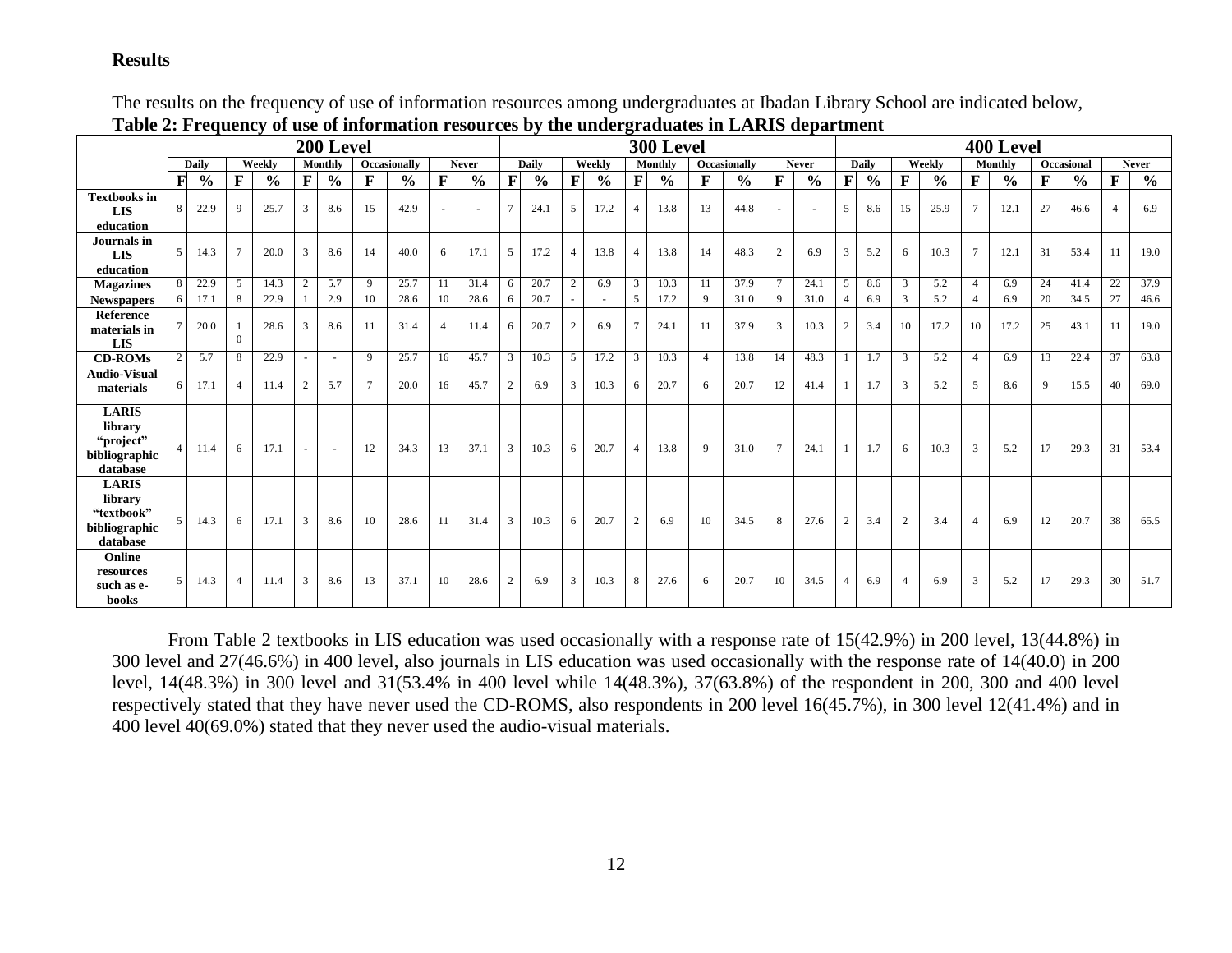Table 3 reveals the frequency on the use of information services among undergraduates at Ibadan Library School.

|                                                        |                |               |                |               |                |                |              |               |                | 300 Level     |                |               |                 |               | 400 Level                |               |                |               |                |               |                |               |                          |               |                |               |             |               |             |               |
|--------------------------------------------------------|----------------|---------------|----------------|---------------|----------------|----------------|--------------|---------------|----------------|---------------|----------------|---------------|-----------------|---------------|--------------------------|---------------|----------------|---------------|----------------|---------------|----------------|---------------|--------------------------|---------------|----------------|---------------|-------------|---------------|-------------|---------------|
|                                                        |                | Daily         |                | Weekly        |                | <b>Monthly</b> | Occasionally |               | <b>Never</b>   |               | Daily          |               |                 | Weekly        |                          | Monthly       |                | Occasionally  |                | <b>Never</b>  |                | Daily         |                          | Weekly        |                | Monthly       |             | Occasionally  |             | <b>Never</b>  |
|                                                        | F              | $\frac{0}{0}$ | F              | $\frac{6}{6}$ | $\mathbf F$    | $\frac{6}{6}$  | F            | $\frac{0}{0}$ | F              | $\frac{0}{0}$ | F              | $\frac{6}{6}$ | F               | $\frac{0}{0}$ | F                        | $\frac{6}{6}$ | $\mathbf{F}$   | $\frac{0}{0}$ | $\mathbf F$    | $\frac{0}{0}$ | $\mathbf F$    | $\frac{0}{0}$ | $\mathbf F$              | $\frac{0}{0}$ | $\mathbf F$    | $\frac{6}{6}$ | $\mathbf F$ | $\frac{0}{0}$ | $\mathbf F$ | $\frac{0}{0}$ |
| <b>Reference</b><br>services                           | 8              | 22.9          | 10             | 28.6          | $\mathfrak{F}$ | 14.3           | $\mathbf{Q}$ | 25.7          | $\overline{3}$ | 8.6           |                | 24.1          | $\overline{4}$  | 13.8          |                          | 13.8          | 12             | 41.4          | 2              | 6.9           | $\mathcal{F}$  | 8.6           | 13                       | 22.4          | $\overline{3}$ | 5.2           | 31          | 53.4          | 6           | 10.3          |
| user<br>education/ori<br>entation                      |                | 20.0          | 10             | 28.6          | 3              | 8.6            | 9            | 25.7          | 6              | 17.1          | 3              | 10.3          | $7\phantom{.0}$ | 24.1          | 4                        | 13.8          | 11             | 37.9          | $\overline{4}$ | 13.8          | 6              | 10.3          | 8                        | 13.8          | 5              | 8.6           | 31          | 53.4          | 8           | 13.8          |
| <b>Internet</b><br>services                            | $\overline{5}$ | 14.3          | 10             | 28.6          | $\overline{4}$ | 11.4           | 8            | 22.9          | 8              | 22.9          | $\overline{4}$ | 13.8          | 2               | 6.9           | 6                        | 20.7          | 9              | 31.0          | 8              | 27.6          | 8              | 13.8          | 8                        | 13.8          | 2              | 3.4           | 16          | 27.6          | 24          | 41.4          |
| Reprographic<br>/photocopyin<br>g services             |                | 20.0          | 6              | 17.1          | $\overline{3}$ | 8.6            | 8            | 22.9          |                | 31.4          | $\overline{c}$ | 6.9           | $\overline{4}$  | 13.8          | 4                        | 13.8          | 8              | 27.6          | 11             | 37.9          | $\mathfrak{Z}$ | 5.2           | 5                        | 8.6           | 2              | 3.4           | 13          | 22.4          | 35          | 60.3          |
| Lending<br>services                                    | 6              | 17.1          | 6              | 17.1          | 5              | 14.3           | 12           | 34.3          | 6              | 17.1          | 5              | 17.2          | 3               | 10.3          | $\overline{\mathcal{A}}$ | 13.8          | 12             | 41.4          | 5              | 17.2          | $\overline{4}$ | 6.9           | 8                        | 13.8          | 3              | 5.2           | 30          | 51.7          | 13          | 22.4          |
| Referral<br>services                                   | $\tau$         | 20.0          | 6              | 17.1          | 5              | 14.3           | 9            | 25.7          | 8              | 22.9          | 6              | 20.7          | 3               | 10.3          | 3                        | 10.3          | 8              | 27.6          | 9              | 31.0          |                | 1.7           | 9                        | 15.5          | $\overline{4}$ | 6.9           | 22          | 37.9          | 22          | 37.9          |
| <b>Selective</b><br>dissemination<br>of<br>information |                | 11.4          | $\overline{7}$ | 20.0          | 6              | 17.1           | $\mathbf{Q}$ | 25.7          | 9              | 25.7          | $\overline{2}$ | 6.9           | $\overline{7}$  | 24.1          | 3                        | 10.3          | 6              | 20.7          | 11             | 37.9          | $\overline{4}$ | 6.9           | 3                        | 5.2           | 9              | 15.5          | 20          | 34.5          | 22          | 37.9          |
| <b>Current</b><br><b>Awareness</b><br>services         | 8              | 22.9          | 6              | 17.1          | $\overline{2}$ | 5.7            | 12           | 34.3          | $\mathcal{I}$  | 20.0          | 4              | 13.8          | 3               | 10.3          |                          | 24.1          |                | 20.7          | $\mathbf{Q}$   | 31.0          | 2              | 3.4           | $\overline{\mathcal{A}}$ | 6.9           | 8              | 13.8          | 23          | 39.7          | 21          | 36.2          |
| Compilation<br>of<br><b>Bibliographie</b>              | $\overline{4}$ | 11.4          | 5              | 14.3          | 6              | 17.1           | 13           | 37.1          | $\overline{7}$ | 20.0          |                | 3.4           | $\overline{4}$  | 13.8          | 6                        | 20.7          | -7             | 24.1          | 11             | 37.9          | 2              | 3.4           | $\overline{4}$           | 6.9           | 6              | 10.3          | 22          | 37.9          | 24          | 41.4          |
| <b>Exhibitions</b><br>and displays                     | $\mathcal{F}$  | 14.3          | 5              | 14.3          | $\overline{5}$ | 14.3           | 12           | 34.3          | 8              | 22.9          | 2              | 6.9           | 2               | 6.9           | 4                        | 13.8          | $\overline{7}$ | 24.1          | 14             | 48.3          | $\overline{2}$ | 3.4           | 5                        | 8.6           | 5              | 8.6           | 15          | 25.9          | 31          | 53.4          |

**Table 3: Frequency of use of information services by the undergraduates in LARIS Department**

Table 3 revealed that reference services, user education/orientation and internet services were used weekly by respondent in 200 level, while lending services was used occasionally and respondents in 200 never used reprographic/photocopying services. Among the 300 level students, they used reference services and lending services occasionally, while they never used reprographic/ photocopying services and selective dissemination of information. Respondents in 400 level used reference services and lending services occasionally, while they never used reprographic/ photocopying services and exhibitions and displays.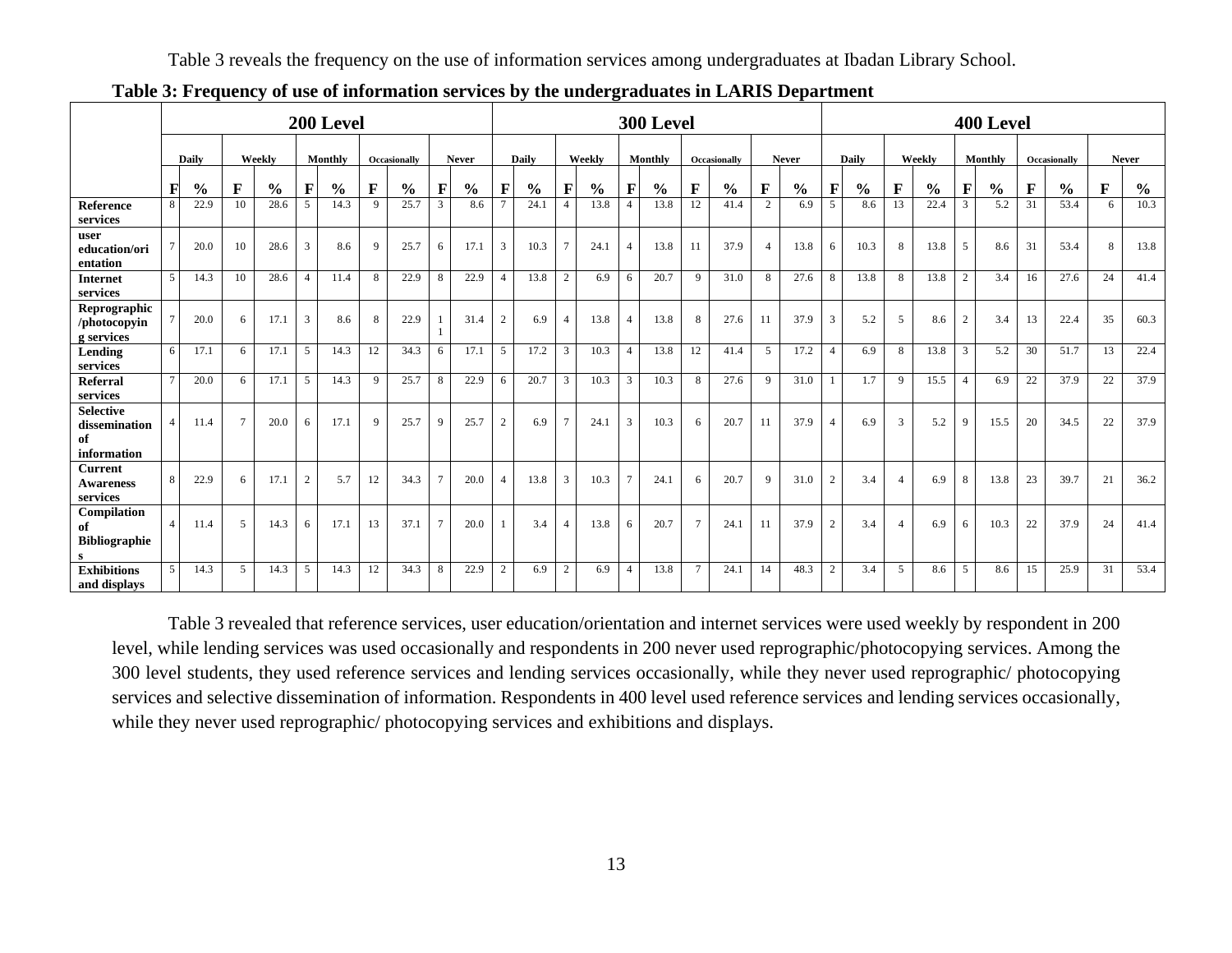Table 4 and 5 shows the statistics of users of the library and how the use printed resources in the library between June and October 2016 been the time of research. Table 4 presents information on the daily statistics of users using the library daily between June and October 2016 while Table 5 revealed statistics obtained from June to October 2016 on the actual user and total number of books used from the reserved section of the Departmental Library.

| <b>Month</b>     | 100 level | 200 level | 300 level | 400 level   | <b>Total</b> |
|------------------|-----------|-----------|-----------|-------------|--------------|
| June             | 75        | 143       | 32        | 73          | 323          |
| July             | 39        | 42        | 27        | 126         | 234          |
| <b>August</b>    | 04        | 03        | 01        | 55          | 63           |
| <b>September</b> | 52        | 114       | 50        | 69          | 285          |
| October          | 133       | 184       | 120       | $7^{\circ}$ | 508          |
| <b>Total</b>     | 303       | 486       | 230       | 394         | 1413         |

**Table 4: Daily statistics of users between June and October 2016**

*Source: LARIS library daily statistics book at the circulation 2016*

From Table 4, findings revealed that three hundred and twenty three (323) undergraduates came in to use the library in the month of June, in July two hundred and thirty four (234) undergraduates came in to use the library, only sixty three (63) undergraduate student used the library in August because of the two weeks semester break during this month, while two hundred and eighty five (285) undergraduate used the library in September, a very high number of undergraduates were found to use the library in October because of the approaching examination with a total of five hundred and eight (508) undergraduates using the library at this month. From table 4.8 it was found out that between June and October, 200 level students were the highest user of the library with a total of four hundred and eighty six (486) students using the library and this and be accounted for why the level have more first class that any other undergraduate level in the department, 400 level follows with a total of three hundred and ninety four (394) students using the library and this is majorly because of the project work and research these categories of students are carrying out.

**Table 5: Actual Users and Total Number of Books Used from the Reserved Section of the LARIS** 

| <b>Month</b>     |                          | 100 level |               | 200 level                |                | 300 level                |                | 400 level    | <b>Total</b>     |              |  |  |
|------------------|--------------------------|-----------|---------------|--------------------------|----------------|--------------------------|----------------|--------------|------------------|--------------|--|--|
|                  | No of<br>User            |           | User<br>No of |                          | User           | No of                    | User           | No of        | User             | No of        |  |  |
|                  | <b>Books</b>             |           |               | <b>Books</b>             |                | <b>Books</b>             |                | <b>Books</b> |                  | <b>Books</b> |  |  |
| June             | 6                        | 5         |               |                          |                | $\overline{\phantom{a}}$ | 19             | 27           | 30               | 37           |  |  |
| <b>July</b>      |                          |           | 4             | 4                        |                |                          | 29             | 35           | 35               | 40           |  |  |
| <b>August</b>    | $\overline{\phantom{0}}$ |           | -             | $\overline{\phantom{a}}$ | $\overline{2}$ | 2                        | $\overline{2}$ | 3            | $\boldsymbol{4}$ |              |  |  |
| <b>September</b> | 4                        |           | 34            | 40                       | 16             | 25                       | 3              | 3            | 57               | 73           |  |  |
| October          | 55                       | 40        | 16            | 23                       | 18             | 14                       | 11             | 12           | 100              | 89           |  |  |
| <b>Total</b>     | 66                       | 51        | 59            | 72                       | 37             | 42                       | 64             | 79           | 226              | 245          |  |  |

**Library from June – October 2016**

*Source: LARIS library In-House Loan Register 2016*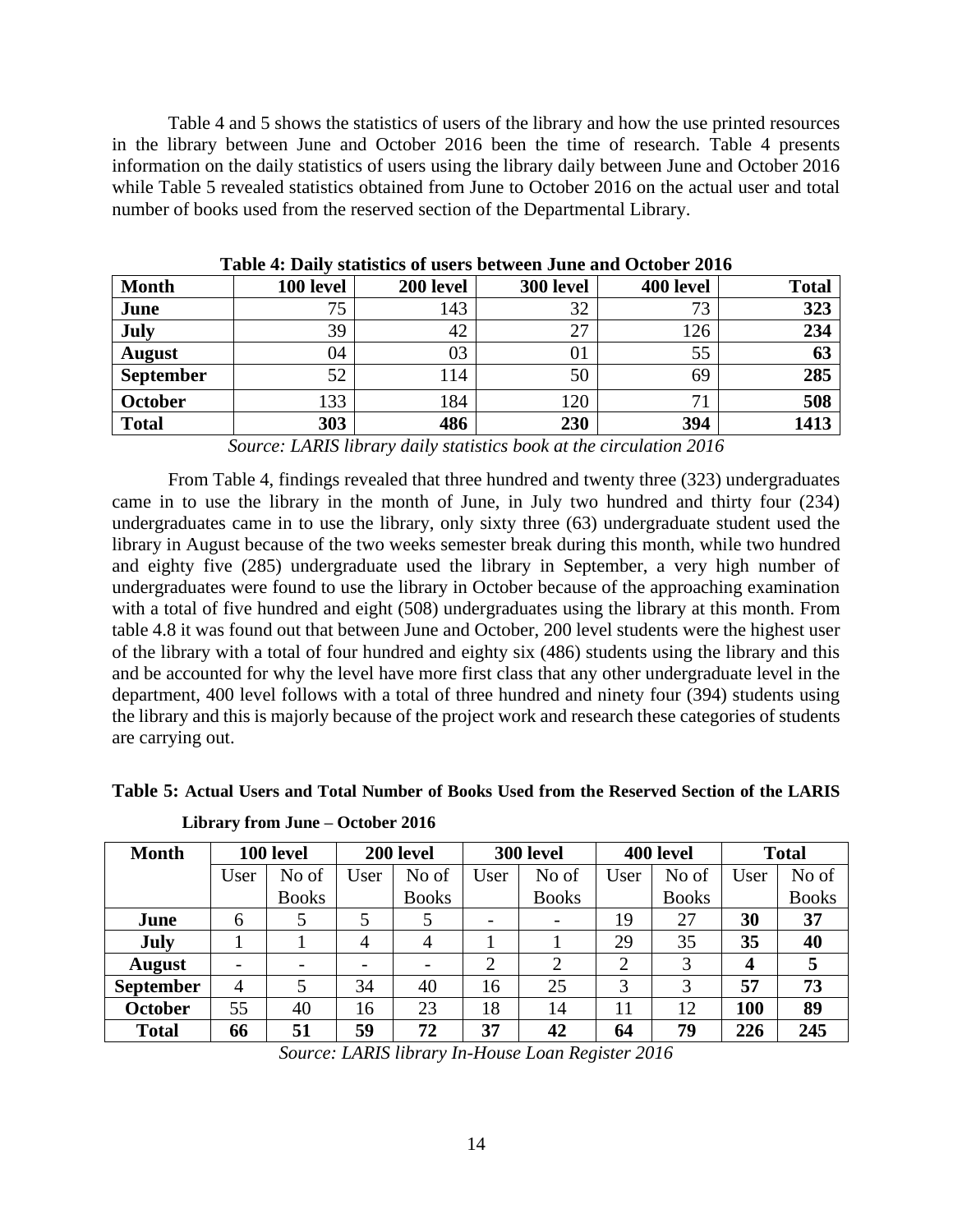Table 5 shows that 400 level students used more books than the other levels, this may be because of their project work and assignments given during the session. The table also revealed that students in all levels used the library more in October and used more books and this could be because of the approaching examinations as at that time. 400 level students used the library books more at July while 200 students level used the library books more in September and October. There was low use of books at August because of the semester break during this period.

Findings on the frequency of use of information resources and services among undergraduates in Ibadan Library School, revealed that undergraduates in 300 level in the LARIS Department do not frequently make use of the information resources and services available in the library as expected this may be as a result of limited space in the library which cannot accommodate lots of students at a time. It was found that undergraduates in 200 level used reference services more than other levels, this may be because they are relatively new to the system of the library. This was supported by Nkamnebe, Udem and Mkamnebe (2014) in their study on evaluation of the use of university library resources and services by the students of Paul University, Awka, Anambra State, they found out that only 6.5% of the respondents use the library while a significant 22.1% of the respondents hardly use the library.

The results on the purpose of use of information resources among undergraduates at Ibadan Library School are indicated below,

| of<br>of<br><b>Purpose</b><br>information<br>use |    | 200 Level     |                |                 |    | 300 Level     |    |                 | 400 Level |               |                |                 |  |  |
|--------------------------------------------------|----|---------------|----------------|-----------------|----|---------------|----|-----------------|-----------|---------------|----------------|-----------------|--|--|
| resources and services                           |    | Agree         |                | <b>Disagree</b> |    | Agree         |    | <b>Disagree</b> |           | Agree         |                | <b>Disagree</b> |  |  |
|                                                  | F  | $\frac{6}{9}$ | F              | $\frac{6}{6}$   | F  | $\frac{6}{6}$ | F  | $\frac{6}{6}$   | F         | $\frac{0}{0}$ | F              | $\frac{6}{6}$   |  |  |
| Class preparations                               | 32 | 91.4          | 3              | 8.6             | 24 | 82.8          |    | 17.2            | 50        | 86.2          | 8              | 13.8            |  |  |
| Assignments                                      | 33 | 94.2          | $\overline{2}$ | 5.7             | 28 | 96.6          |    | 3.4             | 55        | 94.8          | 3              | 5.2             |  |  |
| Learning                                         | 34 | 97.1          |                | 2.9             | 28 | 96.6          |    | 3.4             | 51        | 87.9          | $\overline{7}$ | 12.1            |  |  |
| Project work                                     | 24 | 68.6          |                | 31.4            | 23 | 79.3          | 6  | 20.7            | 48        | 82.8          | 10             | 17.2            |  |  |
| Group discussion                                 | 24 | 68.6          |                | 31.4            | 16 | 55.2          | 13 | 44.8            | 42        | 72.4          | 16             | 27.6            |  |  |
| Personal research                                | 26 | 74.3          | 9              | 25.7            | 23 | 79.3          | 6  | 20.7            | 46        | 79.3          | 12             | 20.7            |  |  |
| Seminar preparation                              | 25 | 71.4          | 10             | 28.6            | 18 | 62.1          | 11 | 37.9            | 32        | 55.2          | 26             | 44.8            |  |  |
| <b>Examination</b> purpose                       | 30 | 85.7          | 5              | 14.3            | 25 | 86.2          | 4  | 13.8            | 54        | 93.1          | 4              | 6.9             |  |  |
| Self-development                                 | 32 | 91.4          | 3              | 8.6             | 23 | 79.3          | 6  | 20.7            | 50        | 86.2          | 8              | 13.8            |  |  |
| Leisure and recreation                           | 25 | 71.4          | 10             | 28.6            | 20 | 69.0          | 9  | 31.0            | 37        | 63.8          | 21             | 36.2            |  |  |
| Studying since it is a quiet place               | 30 | 85.7          |                | 14.3            | 24 | 82.8          |    | 17.2            | 40        | 69.0          | 18             | 31.0            |  |  |

**Table 6: Purpose of use of information resources and services by the undergraduates in LARIS department.**

Table 6 revealed that respondents in 200 level used the information resources and services in the Departmental Library majorly for class preparation, assignments, learning and selfdevelopment, among the 300 level students' information resources and services were used majorly for assignments and learning purposes while in 400 level they were use majorly for assignments and examination purposes. The revealed that most of the undergraduates across all levels use the library for assignments, learning, examination purpose, class preparations and for selfdevelopment, this findings is in line with Bhatti, Batool, and Malik, (2013) who conducted a study on the use of library by the Library and Information Science students at the Islamia University of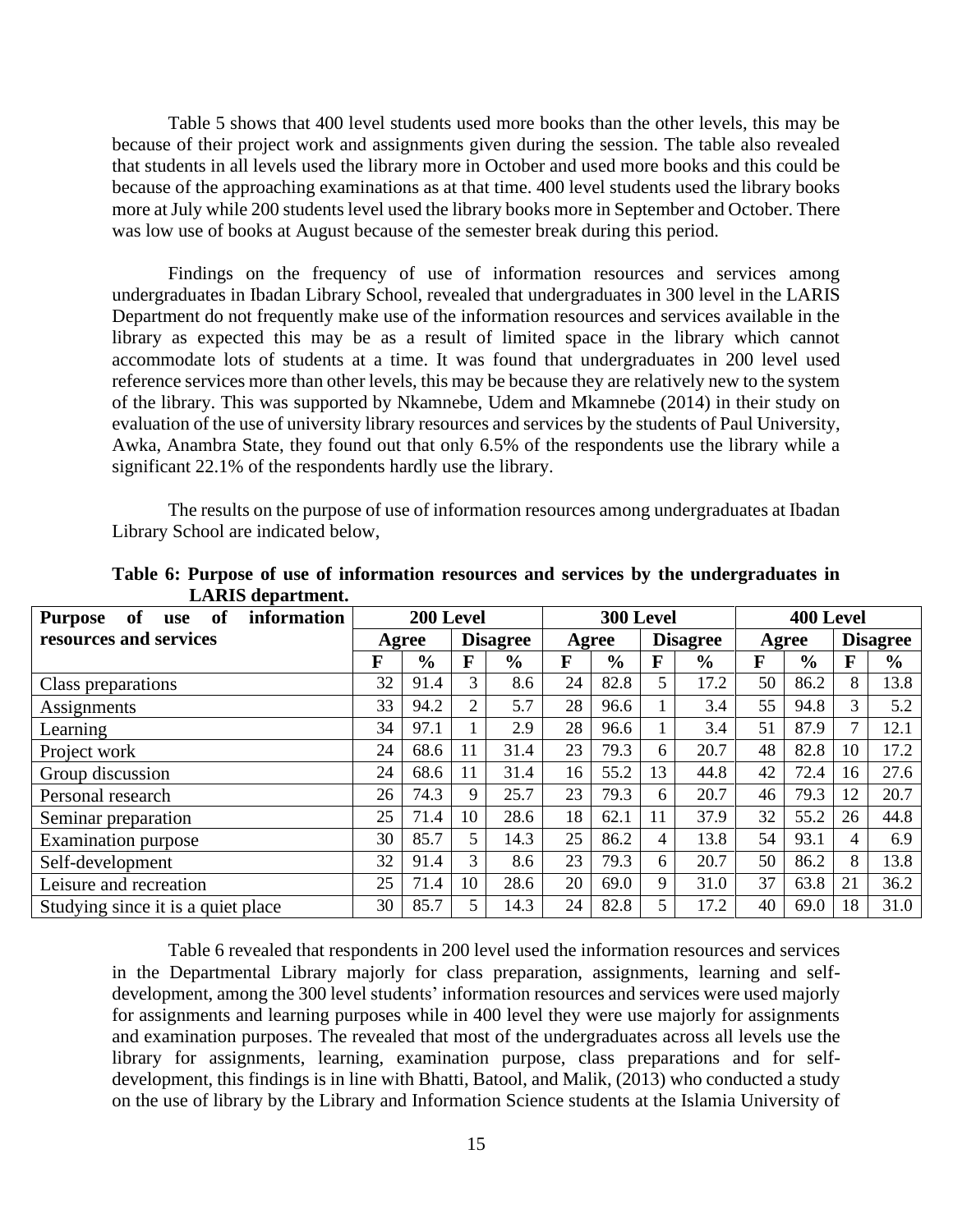Bahawalpur. The data was collected with a semi-structured questionnaire. Their study reported that by average, students visited the library once a week. They used information resources and services mainly for reading books, doing class assignments, and preparing for exams.

Onwudinjo, Ogbonna and Onwumbiko (2015) in their study on utilization of Law Library collections for improving academic performance by undergraduate Law students of Nnamdi Azikiwe University, Awka they found out that 75.8% of the respondents use the library for examination preparation, 66.7% use it to report cases, while 48.5% to supplement lecture notes (learning) and 45.5% use the library for writing assignment. Ikenwe and Adegbilero-Iwari (2014) in their study on utilization and user satisfaction of Public Library services in South-West, Nigeria in the 21st Century, they found out that majority of library users 77.7% visit the library to read for examination while 76.9% of the users visit the library with the purpose of obtaining general information. Folorunso and Njoku (2016) also on their study on influence of library environment and user education on undergraduates' use of library at the University of Ibadan, Nigeria, in their study they found out that 93.5% use the library to study and read for examination and 82.9% use the library to find materials for assignments.

Findings on the challenges faced in the use of information resources among undergraduates at Ibadan Library School are presented below,

| <b>Challenges</b>                           |    | 200 Level     |                |                 |    | 300 Level     |              |                 | 400 Level |               |    |                 |  |  |
|---------------------------------------------|----|---------------|----------------|-----------------|----|---------------|--------------|-----------------|-----------|---------------|----|-----------------|--|--|
|                                             |    | Agree         |                | <b>Disagree</b> |    | Agree         |              | <b>Disagree</b> |           | Agree         |    | <b>Disagree</b> |  |  |
|                                             | F  | $\frac{0}{0}$ | F              | $\frac{0}{0}$   | F  | $\frac{0}{0}$ | $\mathbf{F}$ | $\frac{0}{0}$   | F         | $\frac{0}{0}$ | F  | $\frac{6}{6}$   |  |  |
| Lack of easy access to information          |    |               |                |                 |    |               |              |                 |           |               |    |                 |  |  |
| services                                    | 11 | 31.4          | 24             | 68.6            | 14 | 48.3          | 15           | 51.7            | 20        | 34.5          | 38 | 65.5            |  |  |
| Lack of library use skills on my part as a  |    |               |                |                 |    |               |              |                 |           |               |    |                 |  |  |
| user                                        | 8  | 22.9          | 27             | 77.1            | 12 | 41.4          | 17           | 58.6            | 11        | 19.0          | 47 | 81.0            |  |  |
| Poor attitude of library staff in rendering |    |               |                |                 |    |               |              |                 |           |               |    |                 |  |  |
| services                                    | 10 | 28.6          | 25             | 71.4            | 11 | 37.9          | 18           | 62.1            | 24        | 41.4          | 34 | 58.6            |  |  |
| Improper handling of library materials      |    |               |                |                 |    |               |              |                 |           |               |    |                 |  |  |
| by students                                 | 14 | 40.0          | 21             | 60.0            | 16 | 55.2          | 13           | 44.8            | 29        | 50.0          | 29 | 50.0            |  |  |
| Irregular power supply                      | 26 | 74.3          | 9              | 25.7            | 17 | 58.6          | 12           | 41.4            | 38        | 65.5          | 20 | 34.5            |  |  |
| Obsolete library materials provide on       |    |               |                |                 |    |               |              |                 |           |               |    |                 |  |  |
| the open shelves                            | 19 | 54.3          | 16             | 45.7            | 23 | 79.3          | 6            | 20.7            | 33        | 56.9          | 25 | 43.1            |  |  |
| Improper shelving of library materials      | 11 | 31.4          | 24             | 68.6            | 12 | 41.4          | 17           | 58.6            | 26        | 44.8          | 32 | 55.2            |  |  |
| Inadequate professional library staff       | 7  | 20.0          | 28             | 80.0            | 13 | 44.8          | 16           | 55.2            | 26        | 44.8          | 32 | 55.2            |  |  |
| Inadequate information resources            | 13 | 37.1          | 22             | 62.9            | 16 | 55.2          | 13           | 44.8            | 38        | 65.5          | 20 | 34.5            |  |  |
| Lack of awareness of services               | 18 | 51.4          | 17             | 48.6            | 19 | 65.5          | 10           | 34.5            | 39        | 67.2          | 19 | 32.8            |  |  |
| Lack of multiple copies of materials        | 25 | 71.4          | 10             | 28.6            | 19 | 65.5          | 10           | 34.5            | 40        | 69.0          | 18 | 31.0            |  |  |
| Poor or no internet services                | 28 | 80.0          | $\overline{7}$ | 20.0            | 21 | 72.4          | 8            | 27.6            | 44        | 75.9          | 14 | 24.1            |  |  |
| Small reading space                         | 21 | 60.0          | 14             | 40.0            | 20 | 69.0          | 9            | 31.0            | 44        | 75.9          | 14 | 24.1            |  |  |
| <b>Bad Lighting</b>                         | 16 | 45.7          | 19             | 54.3            | 16 | 55.2          | 13           | 44.8            | 27        | 46.6          | 31 | 53.4            |  |  |
| Poor Ventilation                            | 13 | 37.1          | 22             | 62.9            | 8  | 27.6          | 21           | 72.4            | 24        | 41.4          | 34 | 58.6            |  |  |

**Table 7: Challenges faced by the undergraduates in the use of information resources and service in LARIS department**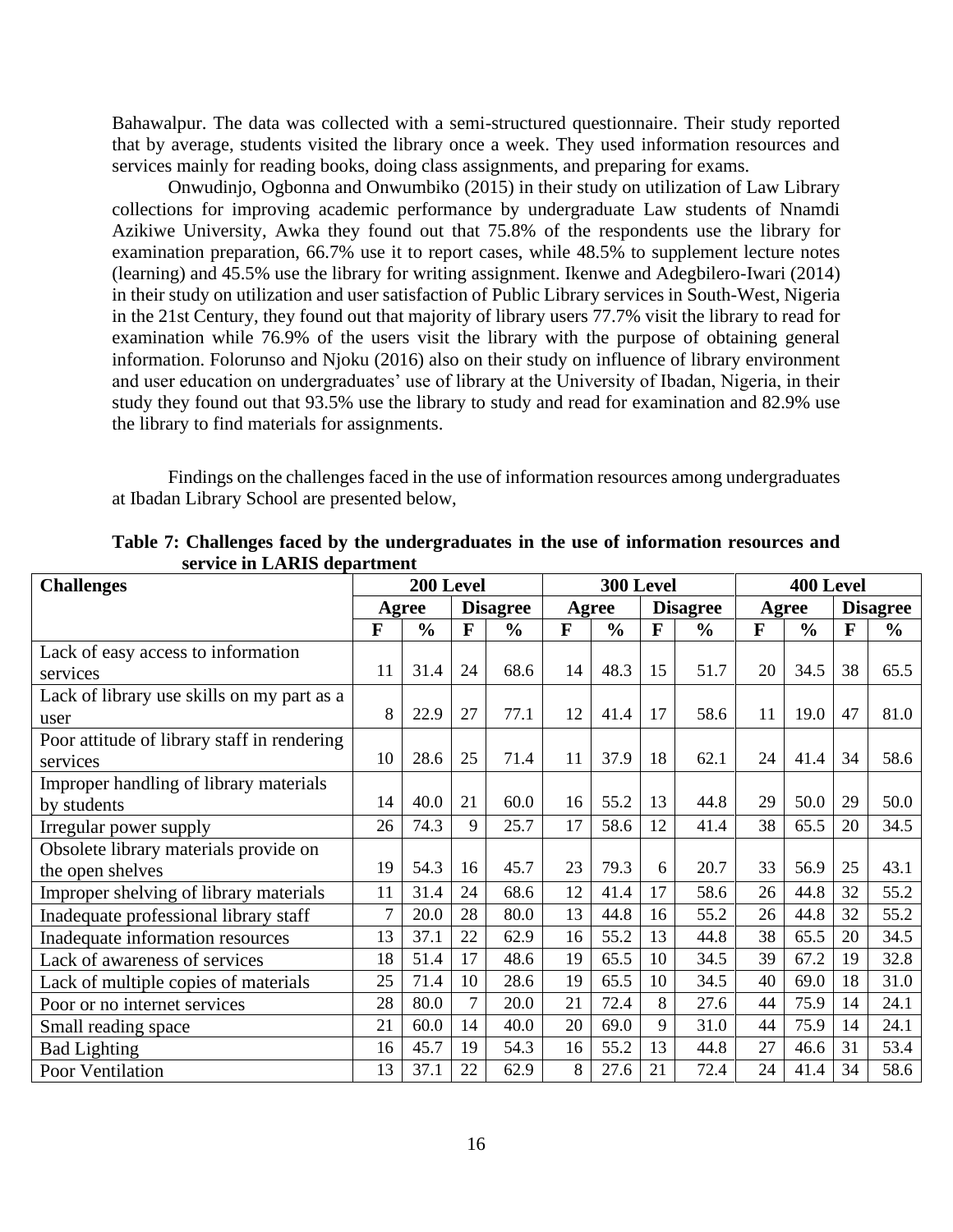Findings from Table 7 revealed that irregular power supply, poor or no internet services and small reading space were challenges commonly faced by 200 level students in the library, also, among the 300 level students they face challenges such as, improper handling of library materials by students, irregular power supply, lack of awareness of services, poor or no internet services and small reading space and among the 400 level, irregular power supply, lack of awareness of services, poor or no internet services and small reading space were challenges they faced in the library. Respondents across all levels stated that lack of easy access to information services, lack of library use on their part as a user and poor attitude of library staff in rendering services were not challenges they faced in the library.

The major challenges undergraduates encounter in the use of information resources and services in LARIS Departmental Library were poor or no internet services, lack of multiple copies of some information materials, small reading space, irregular power supply, obsolete materials on the open shelves (though the library carried out weeding process during the cause of this study to give room for new and current information materials. This findings corroborated Nkamnebe, Udem Nkamnebe (2014) in their study on evaluation of the use of university library resources and services by the students of Paul University, Awka, Anambra State, they found out that students agreed that little or no resources was available in the library, Onwudinjo, Ogbonna and Onwumbiko (2015) in their study listed lack of internet services to students in the library and inadequate materials as challenges facing the library, also Folorunso and Njoku (2016) listed that most of the library collections were outdated and not current, poor lighting due to epileptic power supply, and low awareness of the information resources and services available as challenges facing undergraduates in the use of these information resources and services provided in the library.

However, lack of computer and IT skills, time consuming, limited access to computer terminal and too much information retrieval, using electronic resources, often detracts from doing work (Ojo and Akande, 2005).

From the conducted interview, the major challenge highlighted by the library staff is funding, it was found that the library has no budget separated for the running of the library and also the department acquires information resources for the library, also the electricity supply in the library is not good enough, the power surge that happen sometimes has done damages to electronic appliances in the library like the UPS. Another challenge is in the issue of the library been understaffed, the library staff said that before now there were six (6) library officers and a librarian running shift in the library but now the library only have two library officers running shifts and a librarian hence there is a greater workload on the library staff, this is also affected by the need for training of library staff. The staff undergoes regular library trainings to improve their work areas and this slows down the rate of action in the library. Not enough reading space is another challenge the library faces in its provision of information resources and services in the library, the library staff stated that the space made available for students when the library school started and have few students is the same space available for undergraduates, about four (4) masters programmes students and also those in the PhD category, so there is limited reading space to accommodate all. Finally the internet service made available in the faculty is not strong for students to use in the library even though occasionally some students get access in selected areas in the library which enables them be on the university portal but it is not strong and reliable in the library.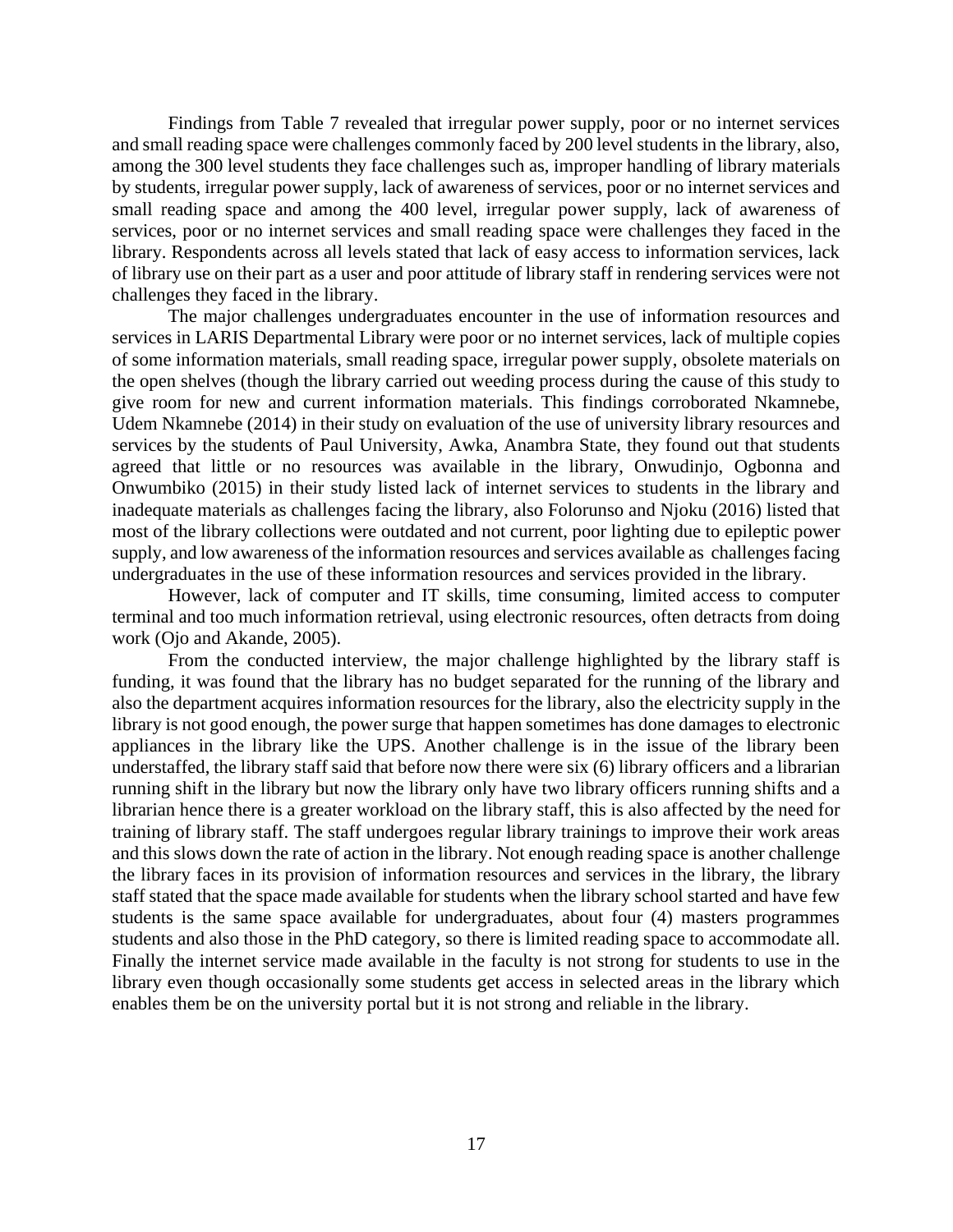#### **Conclusion and Recommendations**

The study found that undergraduates used the information resources in the library especially in print format and also used the information services provided in the Ibadan Library School Library, Textbooks and journals were used often by the undergraduates. However, 200 level and 300 level students used textbooks more to complement their classwork and do their assignments. 400 level students on the other hand prefer journals and electronic resources like LARIS Library project bibliographic database and LARIS Library textbook bibliographic database on the WINISIS platform for their project work. LARIS library textbook and project database can be accessed by students on special request. User education/orientation service was provided to students after some weeks of their admission into the Department. Also, one on one method of user education is a daily routine in the library as students can approach the librarians for issues about their academics. The library also loan out information materials to students within and without the library space. Lastly, the Departmental librarian and the supporting staff provide reference services like online searching, database searching, checking out past research projects as the case may require, answering users question and many more. The finding revealed that the library was housed in a small area, the library space should be expanded to increase in the accommodating capacity of the library. Findings also revealed that the library is understaffed and as such, the library should employ more qualified hands to run shift and reduce work overload on the few staff present in the library. There would be more library operation hours if shifts are ran in the library. Finally, the Library should organise seminars and workshops to enlighten the undergraduates of the benefits of using the library information resources and services, lecturers should also be encourage to refer their students to the library to make use of these new resources and services.

#### **References**

- Adeleke, A.A. (2005). Use of Library Resources by Academic Staff of the Nigerian Polytechnics, Journal of Library Science, 12(2) 15-24
- Adeniran, P. (2011). User satisfaction with academic library services: Academic staff and students' perspectives. International Journal of Library and Information Science. Vol.3 (10), 209- 216.
- Adeyemi. T.O. (2010). The School Library and Students' Learning Outcomes in Secondary Schools in Ekiti State, Nigeria. Asian Journal of Business Management. 2.
- Agyen-Gyasi, K, Lamptey, R. and Frempong, A. (2010) Academic librarians' role in maximizing library use in Ghana. dspace.knust.edu.gh:8080/
- Aina, L. O. (2004). Library and information science text for Africa. Ibadan: Third World Information Services.
- Alade, V. A., Iyoro, A. O. And Amusa, O. I. (2014). Library use characteristics of undergraduates in Nigeria University of Science and Technology. Available at http://irjlis.com/wp-content /upload/2014/06/2-1R186.
- Arua, U. and Chikezie, A. N. (2006). Library use and academic performance of students: the case of Michael Okpara University of Agriculture, Umudike. The Research Librarian: Journal of NL, Abia: 132-138
- Asaolu, A.O., Fagbohun, M.O., Osinulu, I. (2015). Library Exhibition: A Veritable tool for Promoting Collections and Services in Nigerian Libraries. Inter. J. Acad. Lib. Info. Sci. 3(3): 97-105.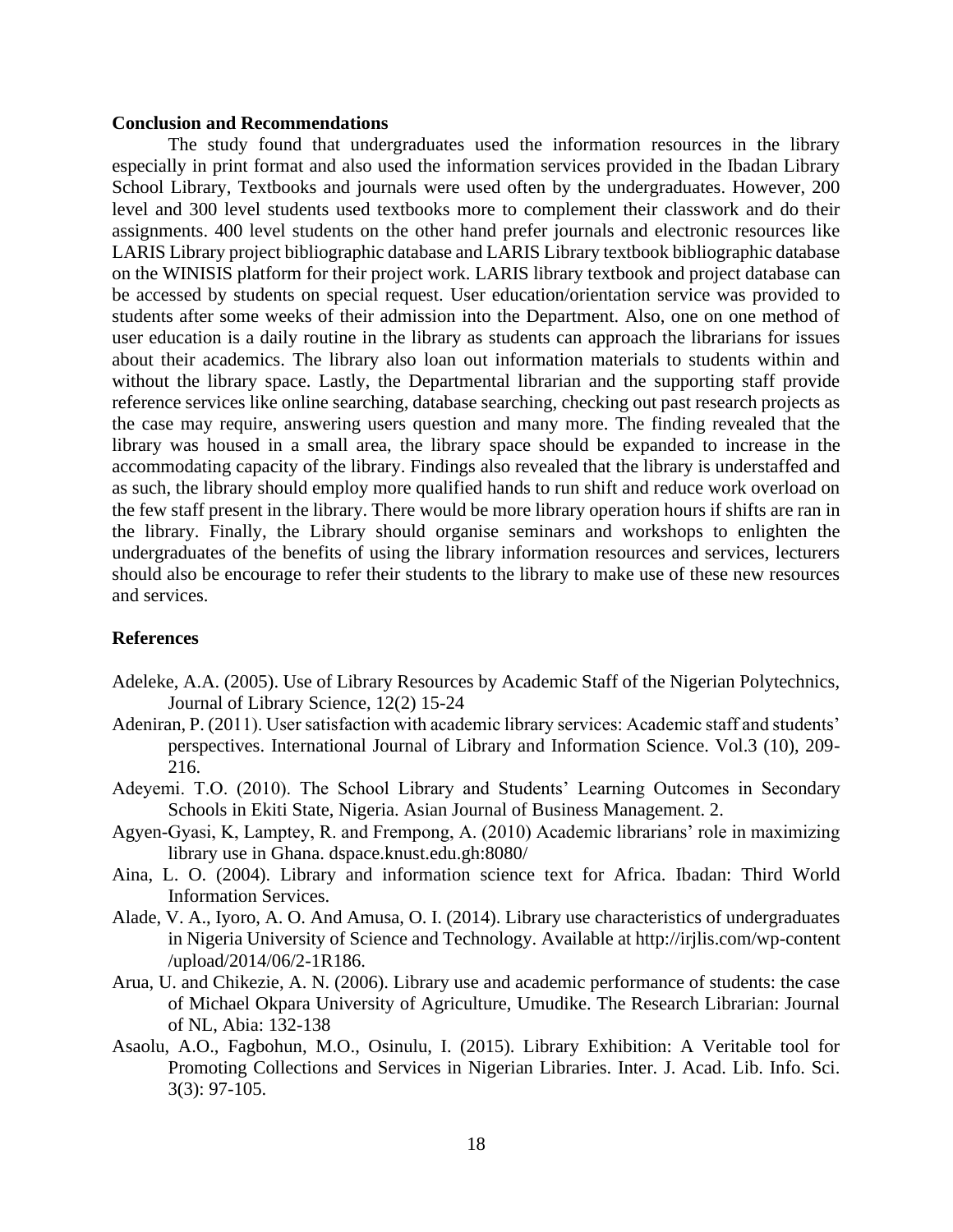- Banting, G. et al (2008) Ensuring bright future for research libraries: A guide for vice-chancellors and senior institutional managers. www.rin.ac.uk./bright-future-libraries.
- Benard, R., & Dulle, F. (2014). Assessment of Access and Use of School Library Information resources by Secondary Schools Students in Morogoro Municipality, Tanzania. *Library Philosophy and Practice*.
- Bhatti, R., Batool, F. and Malik, S. (2013). Pervasiveness and purposes of library usage by LIS students at the Islamia University of Bahawalpur. *Library Philosophy & Practice*. http://digitalcommons.unl.edu/libphilprac/940/
- Buhari, G. I. (2016). Library Information Resources and Services Utilization as Correlates Of Creativity of Senior Administrative Staff of Polytechnics in South West, Nigeria. Library Philosophy and Practice (e-journal). 1400. http://digitalcommons.unl.edu/libphilprac/1400
- Ezekwe, F. A. (2019). Availability and utilization of information and communication technology resources by undergraduate library users in Anambra State University Libraries, Nigeria. *Library Philosophy and Practice (e-journal).* 2473. https://digitalcommons.unl.edu/libphilprac/2473
- Folorunso, O. and Njoku, E. (2016) Influence of Library Environment and User Educa-tion on Undergraduates' Use of Library at the University of Ibadan, Nigeria. European Scientific Journal, 12, 288-304. https://doi.org/10.19044/esj.2016.v12n19p288
- Gavgani, V.Z., Shokraneh, F. and Shiramin, A.R. (2011). Need for content reengineering of the medical library and information science curriculum in Iran. *Library Philosophy & Practice*. Available: http://unllib.unl.edu/LPP/gavganishokraneh-shiramin.htm
- Ikenwa, I. J. & Adegbilero- Iwari, I. (2014). Utilization and user satisfaction of public library services in southwest, Nigeria in the 21st century: a survey. International Journal of Library Science, 3(1), 1-6.
- Iwhiwhu, B. E., & Okorodudu, P. O. (2012). Public Library Information resources, Facilities, and Services : User Satisfaction with the Edo State Central. *Library Philosophy and Practice*, 51–65.
- Jamil, M., & Jamil, T. S. (2013). Library Resources: Utilization by Teachers and Students. Bulletin of Education and Research, 35(2).
- Khan, A., Bhatti, R., Khan, G., & Ismail, M. (2014). The Role of Academic Libraries in Facilitating Undergraduate and Post- Graduate Studies : A Case Study of the University of Peshawar, Pakistan. *Chinese Librarianship: An International Electronic Journal*, *38*, 36–49. Retrieved from www.iclc.us/cliej/cl38KBKI.pdf
- Kumar, B. R., Phil, M., College, C. E., Road, R. B., Dt, P., & Pradesh, A. (2009). User education in libraries. *Journal of Library and Information Science*, *1*(1), 1–5.
- Lamptey, R. (2010). Promoting Effective Use of Library Resources and Services at Kwame Nkrumah University of Science and Technology Library, Kumasi, Ghana. Ghana Library Journal. 22. 87-99.
- Maduako, P. U. (2013). User Education and Library Use in Colleges of Education in Abia and Imo States. *Library Philosophy & Practice*, 1–15. Retrieved from http://search.ebscohost.com/login.aspx?direct=true&db=lxh&AN=90357704&site=ehostlive
- Nkamnebe, E., Udem, O. and Nkamnebe, C. (2014). Evaluation of the use of University Library resources and services by the students of Paul University, Awka, Anambra State, Nigeria. Library Philosophy and Practice (e-journal). 1147. http://digitalcommons.unl.edu/libphilprac/1147